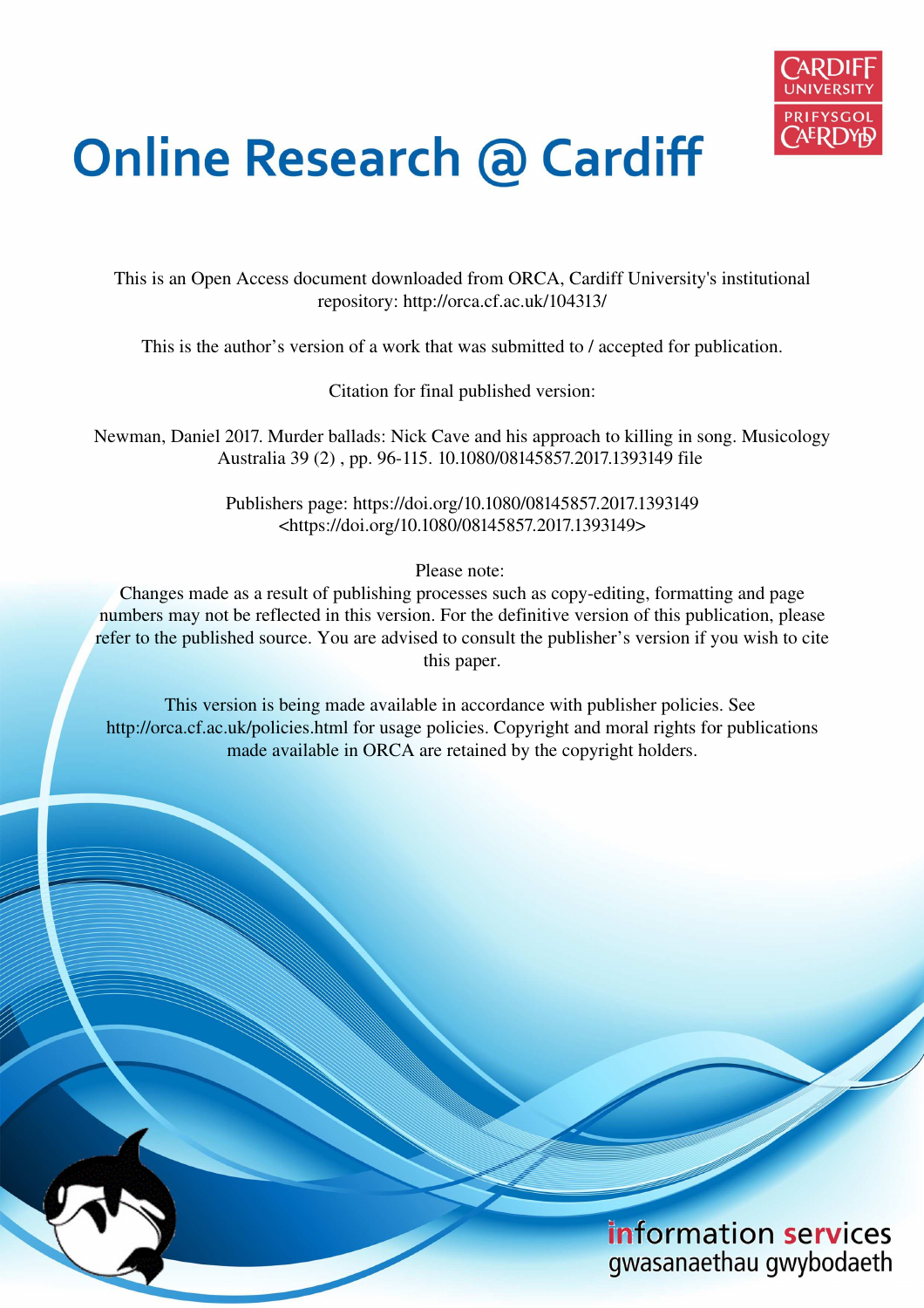# *Daniel Newman, Cardiff Law School To be published in Musicology Australia*

# *Murder Ballads***: Nick Cave and his approach to killing in song**

# **Abstract**

Violence and murder have a strong cultural currency the implications of which should be pursued by those with an interest in law and society, crime, and justice. Murder ballads are songs about death and killing with a history stretching back to the nineteenth century. Drawing out the major themes of this genre can help scholars gain a handle on how murder has been treated in popular culture, thereon providing an enhanced understanding of the human condition. As an example of such examination, 2016 marked the twentieth anniversary of Nick Cave and the Bad Seeds' Murder *Ballads*, their most famous and, perhaps, defining album. More than any other Bad Seeds album, *Murder Ballads* captures the essence of a band at its most comfortable in exploring the dark and taboo; violence, killing, death. In producing a whole album on murder, the band left a calling card by which the wider public could define them. This paper will explore the album by considering its key themes and, in so doing, reflect on the need to understand the use of murder in such popular music. The use of murder and death in popular music has not been properly studied yet offers potential social insight for several fields of study such as law, criminology and psychology. In particular, little considered issues around the treatment of murder in popular culture such as humour are identified, while others that require greater attention such as attitudes to women are also given due consideration.

# **Key Words**

Popular music, murder ballads, death, law, crime

## **Introduction**

While death and murder are notable musical topics, the dearth of research into this area means we have a lack of understanding as to why or what impact this may have on individuals and communities, institutions such as the law or principles like justice. One group that deals with such topics more than most are Nick Cave and the Bad Seeds. They are an alternative rock band that formed in Melbourne in 1983 and, despite numerous line-up changes in the intervening three decades, are still making music in 2017 after 15 albums. They formed following the demise of Cave's previous band; the violently nihilistic post-punk group, the Birthday Party with their debauched songs of malevolence. The subject matter stayed much the same albeit it in an increasingly urbane and theatrical brand of rock, which led Reynolds and Press (1996: 92) to describe Cave's songwriting as "the fullest, most hideously voluptuous flowering of the abject in rock". Within this body of work, death has been called Cave's "specialist subject" (Maume, 2013). The band's most famous songs are ͞The Mercy Seat͟, as later covered by Johnny Cash, and ͞Red Right Hand͟, which would go on to soundtrack the *Scream* horror film franchise. Both songs deal with the theme that would become established as the band's brand in the first half of their career; the reality of death and, especially, gruesome murder. "The Mercy Seat" provided an unflinching, intense glimpse into the last minutes of the life of a murderer as he sat atop the electric chair awaiting his execution while "Red Right" Hand" followed a serial killer who believed himself on a quest to appease a vengeful God, taking the listener through his intricate planning and preparation.

With murder and death such prominent themes in their oeuvre, it was little surprise when 1996 saw the release of a whole album explicitly dedicated to the topics – *Murder Ballads* – wherein Cave "consolidates his literary and musical agenda" (Welberry, 2009: 52). Nine albums into the band's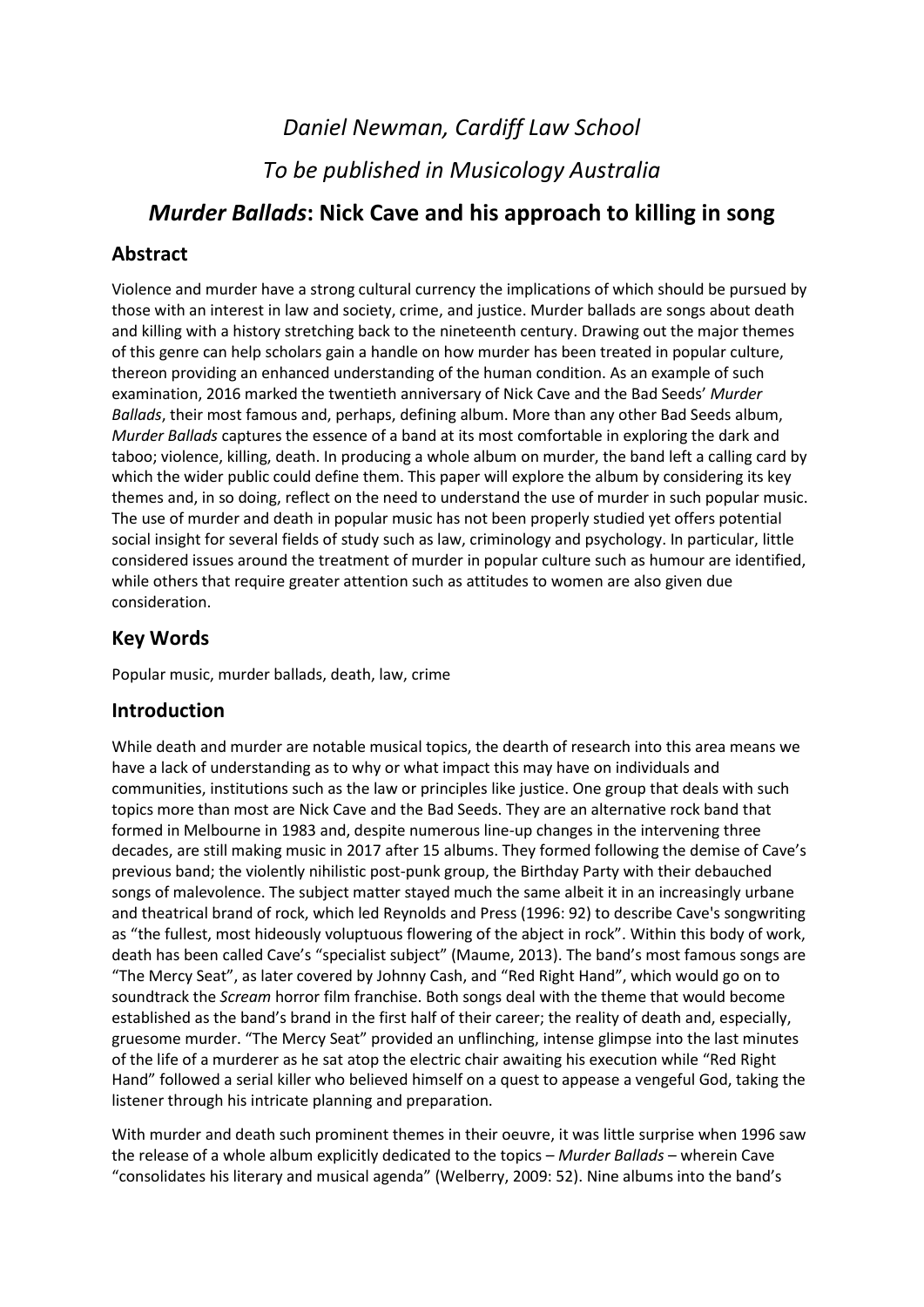career, *Murder Ballads* was the Bad Seeds' most successful album to date, reaching number eight in the UK album charts, and would remain so until 2008's Dig, Lazarus, Dig!!!. It was the Bad Seeds' first album to produce a hit single launching them on the national stage in the US and UK through regular MTV play and an appearance on *Top of the Pops*. It received the band's strongest set of reviews, such as in *Rolling Stone*, which stated that "never before have manic elements elevated Cave's shtick to art as on *Murder Ballads*͟ (Van Parys, 1996). The album is identified as the mid-90s pinnacle of the band's career, moving Cave in particular into public consciousness as it "elevated him to the realm of archetype and institution" (Berman, 2011). Today, the album is still considered a reference point for Cave's work and, indeed, for the wider genre of murder ballads that he was drawing on (Christiansen, 2015). Cave and murder, then, have been definitively artistically linked.

The album contains new compositions as well as reworked staples from the American folk and blues traditions that developed the murder ballad as a musical style in the late nineteenth and early twentieth centuries. The idea of a murder ballad goes back to at least sixteenth century England and Scotland from whence thousands of texts containing rhymed versions of bloody crimes of the day were printed on broadside sheets, given eye-catching headlines and sold cheaply on street corners (Underwood and Parris, 2004). These grisly tales from the Old World were transplanted to America by settlers, and adapted to local circumstances to form narratives of the West and Deep South thus becoming the bedrock of contemporary American music (Tunnell, 1991).

To date, little research has questioned the enduring popularity of the murder ballad or its continuing influence in modern music. Death can be a powerful signifier in popular music (Jones and Jensen, 2005), with the (early) death of a musician able to exert a powerful effect transforming singers such as Kurt Cobain or Ian Curtis to the posthumous level of icon, albeit a commodified symbol whose image is detached from any previous humanity (Otter Bickerdike, 2014). The importance of popular music as a means to engage with death has been identified by Partridge (2015): death having been removed from the everyday lives of most Westerners despite the inevitability that all have to deal with the issues it brings up at some point in their lives. Music that confronts the listener with sudden, often brutal, death may offer a way to cope with contemporary social anxieties, especially among adolescents (Fulton and Owen, 1987). Dealing with death can also provide a valuable psychological function by helping those who come into contact with the music to come to terms with their own mortality at a time when, in the West at least until the recent rise of the terrorist threat, society has become sanitized and detached from the reality of dying (De Spelder and Strickland, 2002). It is possible that taking on themes such as murder allow performers and listeners alike to play out socially inappropriate taboos in a safe and controlled manner (Schechter, 2005).

Considering murder in song thematically points towards a fruitful avenue for research into the prevalence of such macabre themes in popular music, which might most usefully draw on the thanatourism literature in order to supplement the small amount of existing scholarship to further understanding. Thanatourism research explores the phenomenon of tourists visiting death sites; tourism that varies in the degree of darkness involved in the experience from 'dark fun factories', where murder forms light-entertainment on the one extreme, to sites of mass genocide where visitors can solemnly reflect on the other (Stone, 2006). These perspectives contrast the desire to experience the pornography of death against the need to confront the terror of death. Both draw power from the reality that death has been largely removed from the reality of mainstream lived experience so that satisfying whatever social or psychological need underpins the death instinct requires vicarious experience. Music that deals in death can be understood in such a way, with *Murder Ballads* a prime example, providing an experience through which listeners are able to visit dark themes of murder and death and, in so doing, have a variety of types that they can choose from, such as gallows humour or tragedy depending on their mood, and what they want from the experience. A range of thanatourism research has attempted to detect and categorise the motives of tourists who visit death sites, including bloodlust and the desire to celebrate crime (Dann, 1998), thrill-seeking and morbid curiosity (Dunkley et al, 2007), and empathy and self-understanding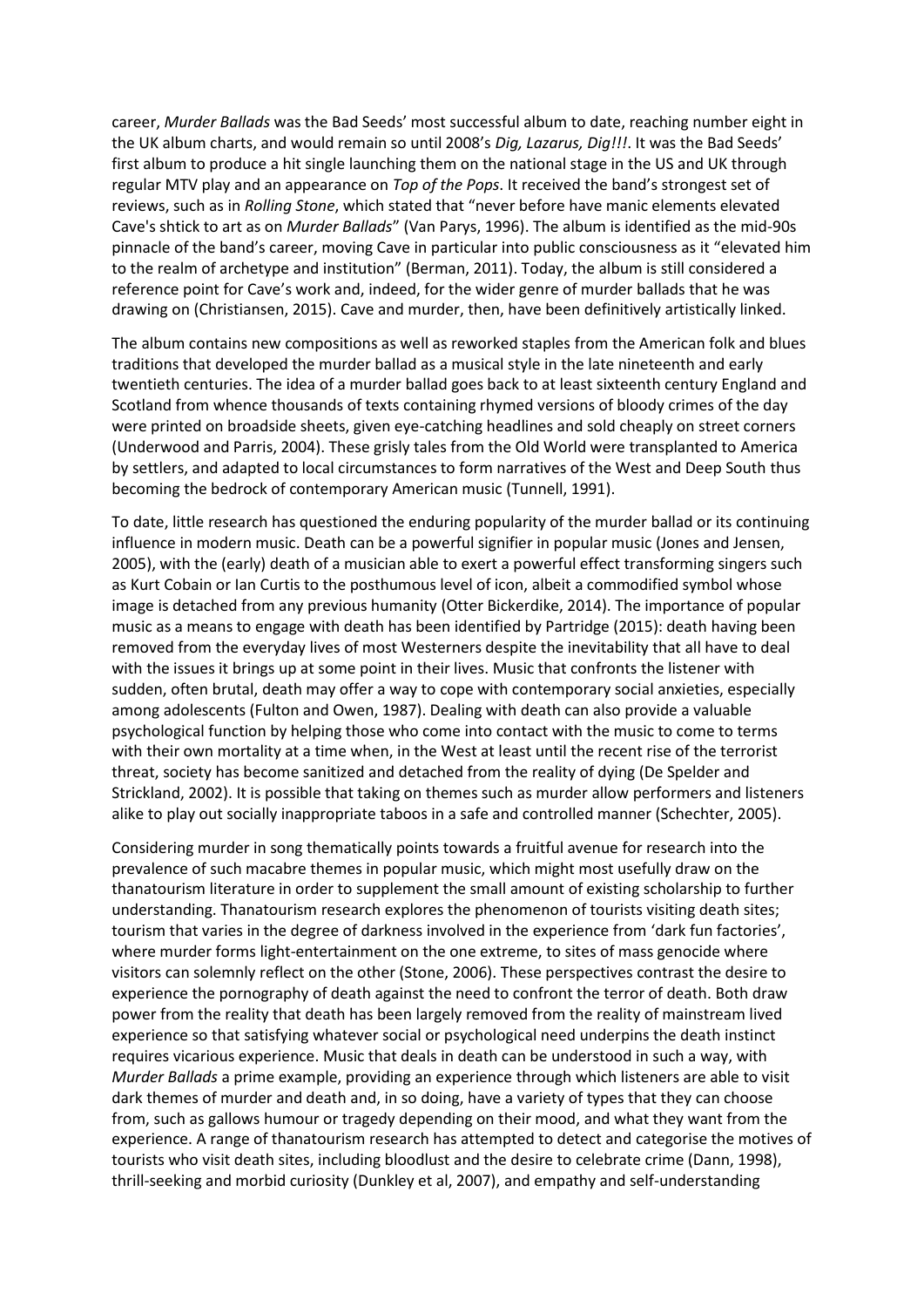(Ashworth, 2002). Applying such insights to popular music, we can understand that murder and death are not monolithic categories but topics that can be explored through a variety of means and consumed for a range of different motivations. Reading the narratives of murder ballads can help deepen comprehension about how such issues play out in this important cultural form.

Perhaps the success of Murder Ballads, at least in commercial terms, is as much a story about a particular point in Cave's career as it is about the particular subject matter of the songs. As an example the biggest hit here may have more to do with the fact that - 'Princess of Pop' -Kylie Minogue was singing on it as it was about some latent pleasure in femicide amongst a potential audience. It has been suggested, though, that chief among the the reasons for its popularity was that Murder Ballads "successfully tapped into the contemporary zeitgeist" and has contributed towards the cultural legacy of murder ballads (Baker, 2013 $a: 6$ ). As such, the anniversary of this album provides an appropriate moment to reflect on its content, in particular the different ways it dealt with murder. Applying thanatourism in this treatment of Murder Ballads offers a means to better understand how and why artists that deal so extensively in macabre themes such as death and killing might be consumed. Beyond this, using thanatourism in this analysis may provide a prompt for future study to develop such ideas in a wider application of the thanatourism lens, which holds the potential to engage more scholars beyond musicology into exploring the area. In this case, law, criminology or psychology could all benefit from paying more attention to how these big themes around murder are treated in popular music. Boer (2012) has shown that the music of Nick Cave and the Bad Seeds provides fertile ground for scholarship and it is hoped that the exploration of the band's iconic album here will make use of some of this material to stimulate broader discussions around the murder act and song. This paper will now move on to consider five themes that can be found in Murder Ballads if we are take on board the message from thanatourism that there is no one approach to dealing with death and murder.

# The Themes of Murder Ballads

The songs on Murder Ballads have here been organized for analysis into five sections: Gallows Humour; The Power of Tragedy; Femicide; Murder as Revenge, and; Salvation. The paper considers each of these in turn. It begins by looking at the dark humour involved in many of the songs before moving on to also address the tragedy summoned in places. It will look at how the album invoked the idea of femicide and then address revenge more widely. Finally, it reflects on the possibility of salvation. The paper ends by considering the wider value of the themes explored on the album.

That laughter is the best medicine is a well-worn aphorism but there may be validity in considering this approach to dealing with murder in popular music. The Murder Ballads songs infused with gallows humour reflect one particular reaction to death, which might best be understood to involve psychological defence mechanisms to protect us from anxiety (Yovetich et al, 1990). In this way, turning to such songs can offer listeners a means to deal with whatever issues they have around premature death. Vaillant (1994) has categorized Freudian defence mechanisms, placing humour at the mature end of the hierarchy claiming it as a healthy response to dealing with emotional pain, a way to neutralise a difficult reality. Many defence mechanisms involve ignoring discomfort, pretending it does not exist, which is potentially dangerous for psychological well-being in the longterm. Humour deals with the issue head on albeit in a manner that diffuses its emotional potency so, for Freud (2013), humour can be regarded as the highest of these defensive processes. Indeed, McGraw and Warren (2010) have conducted research to show that humour can be utilized as a means to manage stress and discomfort with regard to troubling situations and scenarios. To be effective as a regulator of tension, the humour must be seen as a violation, which they identify as the humour transgressing social norms, involving taboo content or presenting some manner of threat. In order to be effective as a tonic, the humour must concomitantly be regarded as benign, clearly able to be perceived as safe, playful and less than serious. Studies have considered the merits of horror films and, in particular, the pleasure to be derived from humourous takes on grisly murders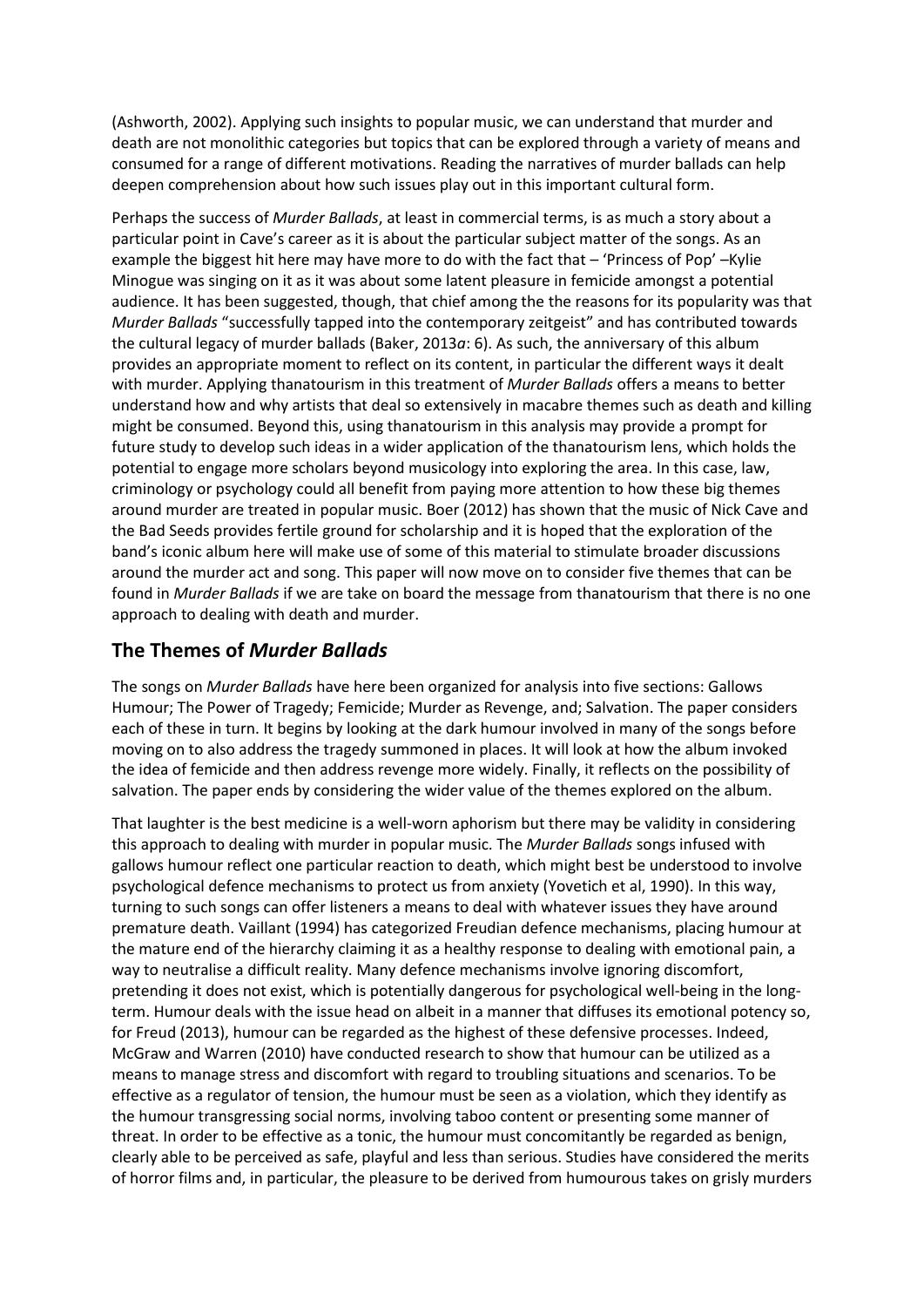using such psychoanalytic analysis (Greenberg, 2004). What is lacking is an acknowledgment that popular music can perform the same psychological function of utilising humour to help audiences deal with harsh reality in an objective manner. Reading a song such as "Stagger Lee" as a comedic text in the manner the Bad Seeds intended means it can readily satisfy such a therapeutic function for listeners. This is a song that purposefully pushes boundaries of taste and decency while always doing so in a knowing way and, as such, perfectly satisfies the McGraw and Warren (2010) test by which humourous texts that can be of psychological benefit in coping with anxiety. More research should be done to explore the way that gallows humour in popular song might help audiences deal with pain and discomfort.

The songs on Murder Ballads that make use of tragedy as a motif can be understood to present an attempt at mourning. For Hertz (1960: 28), rather than simply representing an individual opportunity to reflect on the death of an acquaintance, mourning is about making death the "object of a collective representation." Conventionally this occurs through communal gatherings such as funerals, wakes and commemorative services but scholars with an interest in popular music should also consider how the death of one becomes a shared experience through song such as in the national mourning channelled through Elton John's "Candle in the Wind" following the death of Diana, Princess of Wales in the UK in 1997. John's single highlighted an extraordinary example of how a song could be co-opted into a sensationalist wider media discourse around death (Helmers, 2001). There remains, though, scope for understanding the role that songs not elevated to such giddy heights that they enter national consciousness may play and, on *Murder Ballads*, songs such as "The Kindness of Strangers" can also be appreciated for their potential contribution to the mourning process. Ricciardi (2003) has identified a contemporary crisis of mourning in post-modern society, whereby the past represented by mourning becomes simply a cultural product to be consumed in the cultural marketplace. As such, mourning today becomes but a spectacle that keeps death at a distance and prevents us from engaging with the subject in a meaningful way on a personal level. This is what Bersani (1990) has labelled the culture of redemption, as art has been co-opted to help society deal with the pain and despair of reality, most symbolized by its role in providing a means to mourn death. We become detached from the objects we mourn and simply enter into mechanistic processes to go through the motions. He also raises an argument as to whether such an approach to art devalues culture, by relegating it to a purely rational, practical form that is simply to be used as an emotional repair kit. This debate over the contemporary role of mourning in culture rages on in philosophical circles (Lerner, 2007). As such analyses have tended to explore art and culture such as literature or film, further enquiry into the role that popular music might play in such a process would also be of value, and further unpicking the songs that deal with murder in such a tragic way as occurs on Murder Ballads can contribute towards developing knowledge in this area.

The femicide to be found in Murder Ballads clearly raises wider questions about attitudes of violence to women in society. Songs such as "Where the Wild Roses Grow" play into wider social trends of victim-blaming that increasingly pervade popular understandings of crimes against women, especially when violence involves a sexual element (Durham, 2013). Indeed, Summers and Feldman (1984) have conducted research to show that female victims are disproportionately blamed for inter-spousal violence. With particular regard to murder, victim-blaming has been at the heart of the controversial provocation defence presented across common law countries, characterized by a consideration that angry retaliatory responses speak of human frailty and should be understood in certain situations (Horder, 2005). Most pertinently, Horder and Fitz-Gibbon (2015) show that such provocation is inherently sexist for the manner that it has tended to offer protection to jealous men who attack their female partners, one that has gained much sympathy from the judiciary. The argument runs that, in a jurisdiction such as England and Wales, men who lash out in a sudden outburst of rage on discovering a wife's infidelity have been protected, while women who have been victims of domestic abuse for some time and finally decide to react to their husbands have been ignored. Traditional murder ballads such as "Shotgun Blues" are infused with the same attitude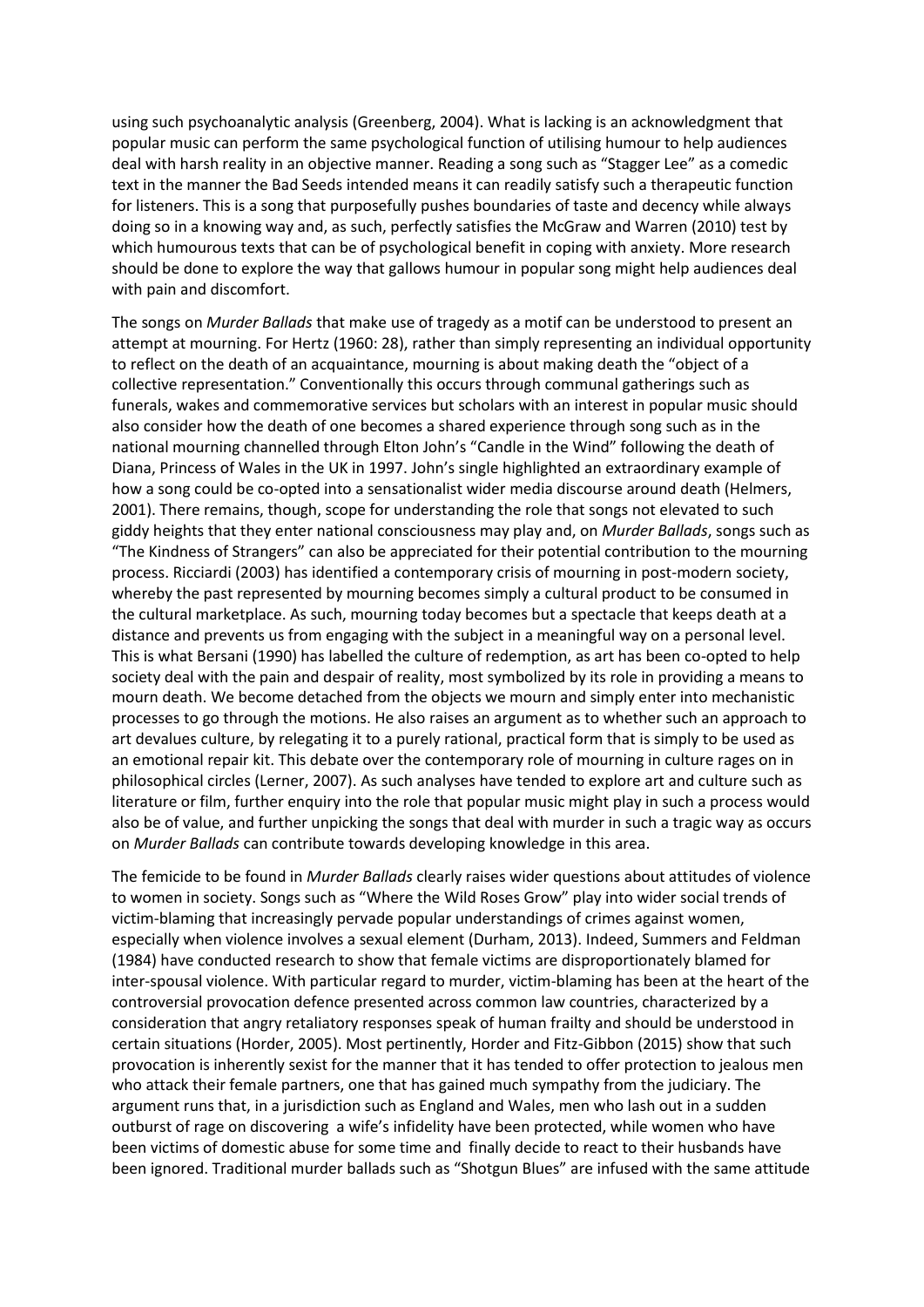and, while *Murder Ballads* does not engage with such material to as great a degree as it might, the conventional murdered sweetheart pattern that is followed does act to present some manner of victim-blaming. In "Where the Wild Roses Grow", Elisa's beauty and purity is her downfall as the narrator uses it to justify murdering her. With a culture of misogyny still pervading contemporary popular music genres such as hip hop, there is a need for more research to study the impact of such victim-blaming narratives in songs about femicide to, both, help understand such regressive attitudes to female victims and, thereon, to help transform them into something more enlightened (Keathley, 2002). This is a social problem, and one which a greater appreciation of murder ballads and their cultural inheritance could assist with. There are exemplary studies looking at the role of gender in popular music from a variety of angles (Whiteley, 2007), as such there seems ample opportunity to developed a perspective that looks at femicide.

Building on the motivations of jealousy inherent in femicide, much art and literature has been devoted to the quest of exploring the motivations of killers (Lenz, 2003). Popular culture, in particular, has been occupied with depicting criminal practices (Ferrell and Sanders, 1995). Indeed, Burney (2012) highlights that criminologists could learn a great deal from considering cultural forms as there has so often been overlap in the twin goals to understand the criminal mind and gain meaning from the criminal act. As epitomized by the murder ballad genre, it should be appreciated that popular song has made a concerted effort to engage in similar themes, though this has been little appreciated by scholars to date and represents an area in need of more research (Hamerlinck, 1999). For Klein (1988), there is a death instinct in us all that can lead to destructive behaviours, motivated in no small part by feelings of jealousy and envy. Revenge can thus be identified as a key motivation in many murders (Fox and Levin, 2015), with *Murder Ballads* songs such as "Henry Lee" providing a lens through which to gain a handle on the feelings and thoughts that can be involved. The narratives of killers that typify the murder ballad genre, then, offer an extensive resource for those with an interest in looking to uncover how murderers work and what drives them, while audience studies could also help to gain an appreciation into how their explanations are understood by wider society. The popular music scholar has the opportunity to fully examine such songs of revenge and thus push forward understanding, not least through developing cross-disciplinary research with criminologists.

Debates around faith and the belief in an afterlife show two different means of working through issues around death as reflected in discussions on the meaning behind "Death is Not the End" on *Murder Ballads*. Fear of death has been shown to vary according to levels of religious commitment (Florian and Kravetz, 1983). Religions are acutely tied in with considerations of the human condition and, at the most basic level, function as guides for how individuals should deal with the ups and down that accompany that condition (Pargament, 1997). It is a central preoccupation of religion to provide answers to the question of what happens after death and help believers cope with the prospect of death. Indeed, in anthropological terms, Geertz (1966: 19) has identified that a key element of religion lies in how it makes loss and resultant feelings of pain "something bearable, supportable – something, as we say, sufferable.<sup>*"*</sup> Indeed, the sentiment at the heart of the Christianity under consideration in "Death is Not the End" could be understood as: don't mourn for the cocoon, for the butterfly has flown. Death, then, represents a period of sorrow but, at the same time, is an opportunity to rejoice that the individual's soul has entered heaven to be with Christ. There is uncertainty and more variation over how atheists deal with death (Karrel, 2015). Some will focus on celebrating the life while others will take relief that there is no need to worry about the judgment that accompanies religious conceptions of the afterlife, but the suggestion is that atheists will deal with it differently (Feldman, 1991). Religion has been show to play an important role in the coping process, giving those with faith an advantage (Park and Cohen, 1993). Rey (2005), though, suggests that atheists and the religious are not necessarily to be considered as presenting two completely varying approaches to issues such as death and mourning, highlighting that even believers have doubts while those who do not have faith may still find solace in the trappings of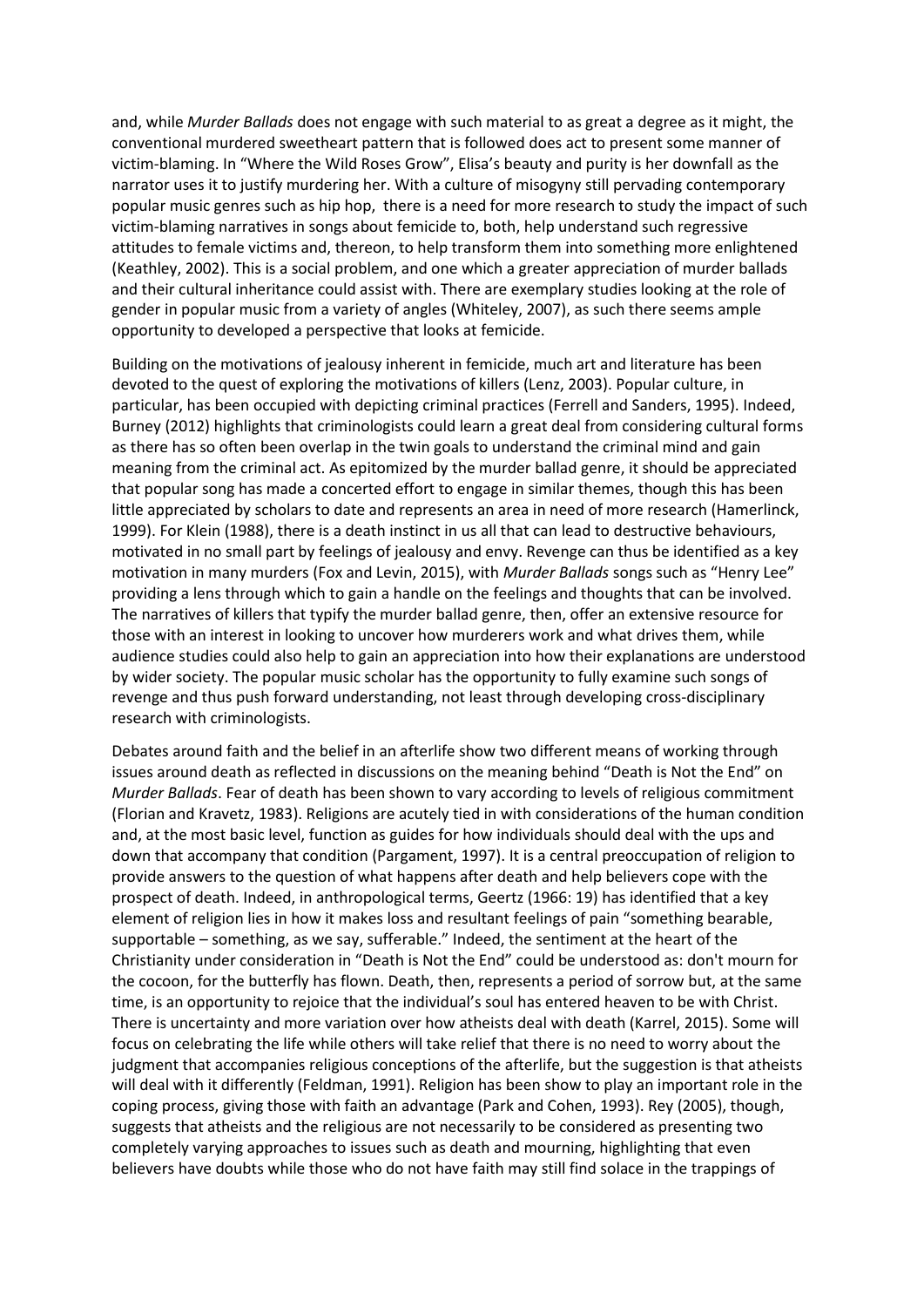religion especially when it comes to issues such as death. Understanding the comparisons and contrasts between those with and without faith may be supported by exploring how different groups relate to songs that deal with death, most obviously hymns but also popular music with religious overtones such as *Murder Ballads'* example of Dylan's born again phase.

The remainder of this paper will probe these themes by examining the ten songs that make up *Murder Ballads*. The first theme to be explored is, perhaps, the most important for understanding the album, giving regard to the excessive, almost absurdist nature of the album – an album "so extreme as to be almost parodic, something Cave seems to acknowledge with the frequent moments of black comedy that pepper the record<sup>"</sup> (Baker, 2013b: 231).

#### **Gallows Humour**

Perhaps the most often forgotten trait of Cave and his music is the sense of humour that pervades much of his output, from the grotesque absurdity of the Birthday Party to the unreconstructed grunt of Grinderman. This humour is also present in the work of the Bad Seeds and forms a foundational stone of *Murder Ballads* (Baker, 2013*b*). Fundamentally, *Murder Ballads* is underpinned by a sense of dark humour, evident in its very premise, as Cave states:

It actually started as a joke…. The idea of Nick Cave and the Bad Seeds dedicating an entire album to murder appealed to us in some way (Sclavunos, 2015).

What Cave was doing with *Murder Ballads* was taking the well-known fact that the Bad Seeds deal in such dark subject matters as death and violence to its extreme, which he understood to be inherently ludicrous. In this spirit, the gruesome nature of killing in song was considered a rich vein of humour to mine:

I think the reason it is funny is because it is gruesome. It is so relentlessly gruesome that it can't be taken seriously. But there is a very broad, open kind of humour in it as well. It's not all black comedy. Some things are just funny in anyone's language (Dwyer, 1995).

For the Bad Seeds, *Murder Ballads* has "always been loosely referred to in the band as a 'comedy' record" and they acknowledge that "some tracks positively radiate an inappropriately joyful mood" (Sclavunos, 2015). At the heart of *Murder Ballads*, is a collection of particularly over-the-top, gory and gruesome songs filled with a spirit of knowingly ridiculous fun, namely "Stagger Lee", "The Curse of Millhaven" and "O'Malley's Bar". Such songs are suffused with what Rose (2013: 106) has referred to as "low, if ghoulish, comedy".

͞Stagger Lee͟ is based on a traditional American folk song from the late nineteenth century recounting a bar room fight between two local gangsters after one (William 'Billy' Lyons) stole the hat of the other (Lee 'Stag' Shelton) during an argument. There are dozens of versions, most notably by Lloyd Price, which tell the story in a more or less authentic manner; however, the Bad Seeds' version takes liberties with a wilder tale being spun. The band came across an anthology of toasts (a type of proto-rap); poems that convicts recite to one another in jail for entertainment and this book contained a particularly lurid version of "Stagger Lee" offered by a "black hustler", or pimp (Wepman et al, 1986: 134). Atop of a funky bass line that means the song carries a genuine swagger, the product of a single take jam session between the band, Cave's obscene and supercilious lyrics makes "Stagger Lee" sound impossibly cool, introducing himself as "that bad motherfucker called Stagger Lee". Stag turns up to a bar, shoots the bar keeper dead for badmouthing him and, in so doing, attracts the attentions of the most desirable local prostitute who offers to take him back to her room for free. The only catch is that Stag must be gone before her boyfriend Billy arrives, a warning that makes Stag want to be caught so he can show off in the ensuing confrontation. As Stag states:

I'll stay here 'till Billy comes in, 'till time comes to pass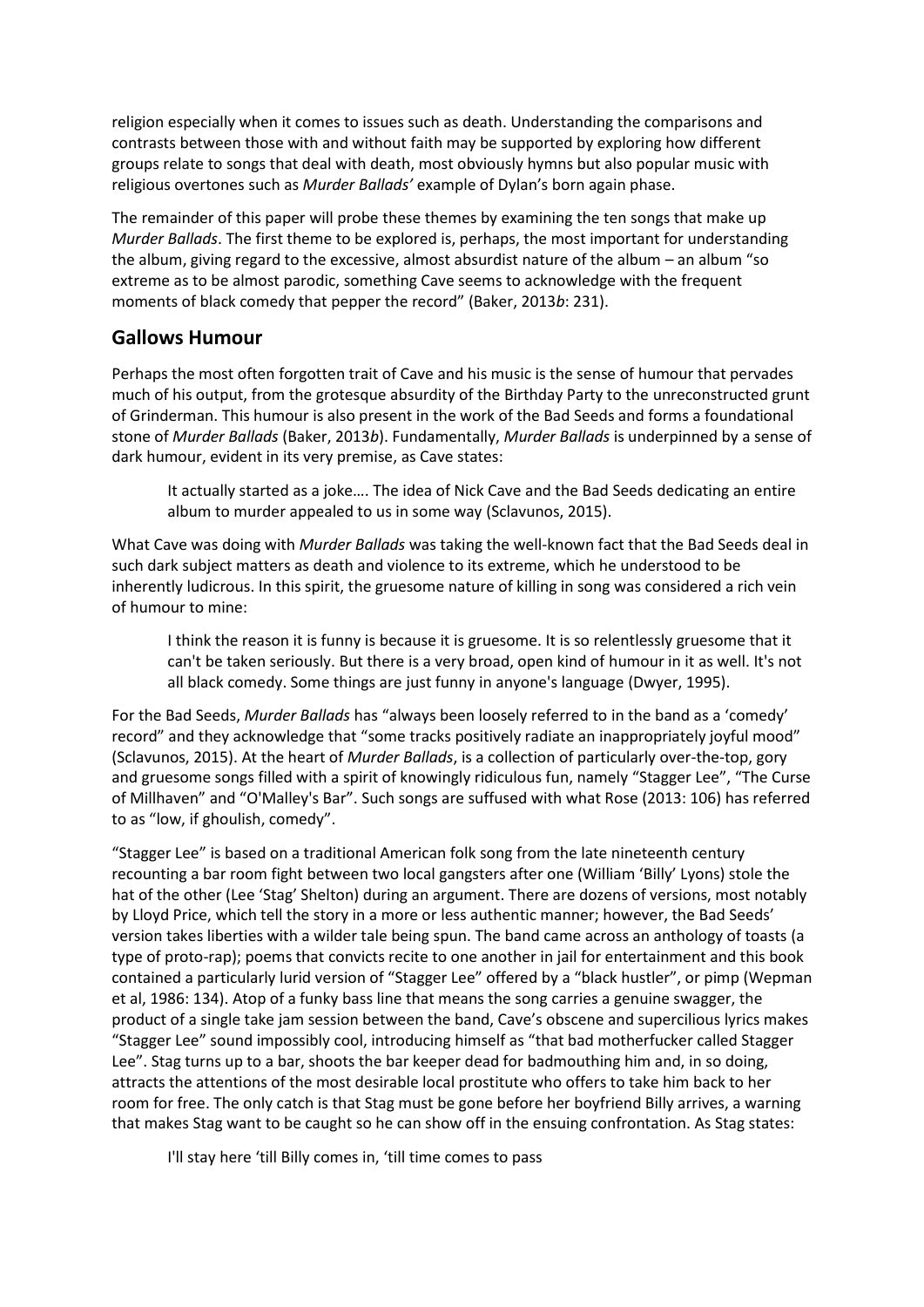And furthermore I'll fuck Billy in his motherfucking ass

I'm a bad motherfucker, don't you know

And I'll crawl over fifty good pussies just to get one fat boy's asshole

Billy duly catches them in the act, realises that this is the infamous Stag and tells him to get off his girlfriend, but Stag simply retorts:

Yeah, I'm Stagger Lee and you better get down on your knees

And suck my dick, because If you don't you're gonna be dead

Billy obliges and Stag "filled him full of lead", a double entendre suggesting that he both had sex with and killed him. Despite, or rather because of, the appalling behaviour of Stag, the song seems designed to put a smile on the listener's face, and variously gasp and smirk at his outrageous antics and the manner in which they (no pun intended) build to a head.

The next song in this vein is "The Curse of Millhaven", where Cave voices a 15 year old serial killer named Loretta as she excitedly recounts the way she has terrorized a small town over the most cheerful bouncing rhythm section and glorious swirling organ. Loretta currently resides in a mental institution and is delighting in admitting to the crimes that have been committed, getting carried away with telling all the gory detail of her escapades as she declares that "I'll sing to the lot, now you got me going". In each verse, she describes a different crime, which get ever more extreme, going from bashing a boy's head in with a rock, to crucifying a dog and, finally, laying waste to a whole bus full of school children who she buried under her house. Throughout there is a repeated refrain offering a variation on "all God's children they all gotta die", which is recited with much gusto as if it were the most inspirational of messages. As the song goes on, Loretta gradually reveals her insanity and, by the end, she is frothing at the mouth. She finally reflects on whether she regrets anything:

They ask me if I feel remorse and I answer, "Why of course!"

There is so much more I could have done if they'd let me!

As with "Stagger Lee", the horrible hit list of crimes Loretta has regaled us with is performed with such a sense of gaudy flamboyance that there can be no doubt that the listener is supposed to be gaining perverse pleasure at the horror on display rather than feeling sad or dismayed.

The third example of this gallows humour lies in the epic slaughter-fest that is the 14 minute, 38 verse long "O'Malley's Bar", wherein the amount of murder that can be contained in one song is pushed beyond any sensible limits that might be imagined. A body count of 12 victims piles up, in gleeful and remorseless abandon over a purposively ridiculous lounge-jazz backing. The narrator fuses sexual satisfaction ("my dick felt long and hard") with spiritual self-confidence ("I am the man for which no God waits") as he kills one after another in the bar. Cave describes the less than serious inspiration found in his irritation with having to spend time with happy tourists:

I woke up one morning hungover at the hotel swimming pool in Germany somewhere. There was a party going on – a bunch of German holidaymakers doing whatever those sorts of people do, but doing it very noisily. I didn't really have the energy to be able to get off the banana lounge and find my room, so instead I wrote a song and gave the holidaymakers names and described them and, well, executed them on the page.... It became a shaggy dog story, a blood-soaked shaggy dog story (Sclavunos, 2015).

On considering the work that resulted, Cave said, "we couldn't use O'Malley's Bar on any of our other records so we had to make a record, an environment where the song could exist" (Walker, 1995). The sheer extent of the violence and killing in "O'Malley's Bar" is so extreme that it could only conceivably be housed on a record that the band thought to be comedic, the deranged nature of the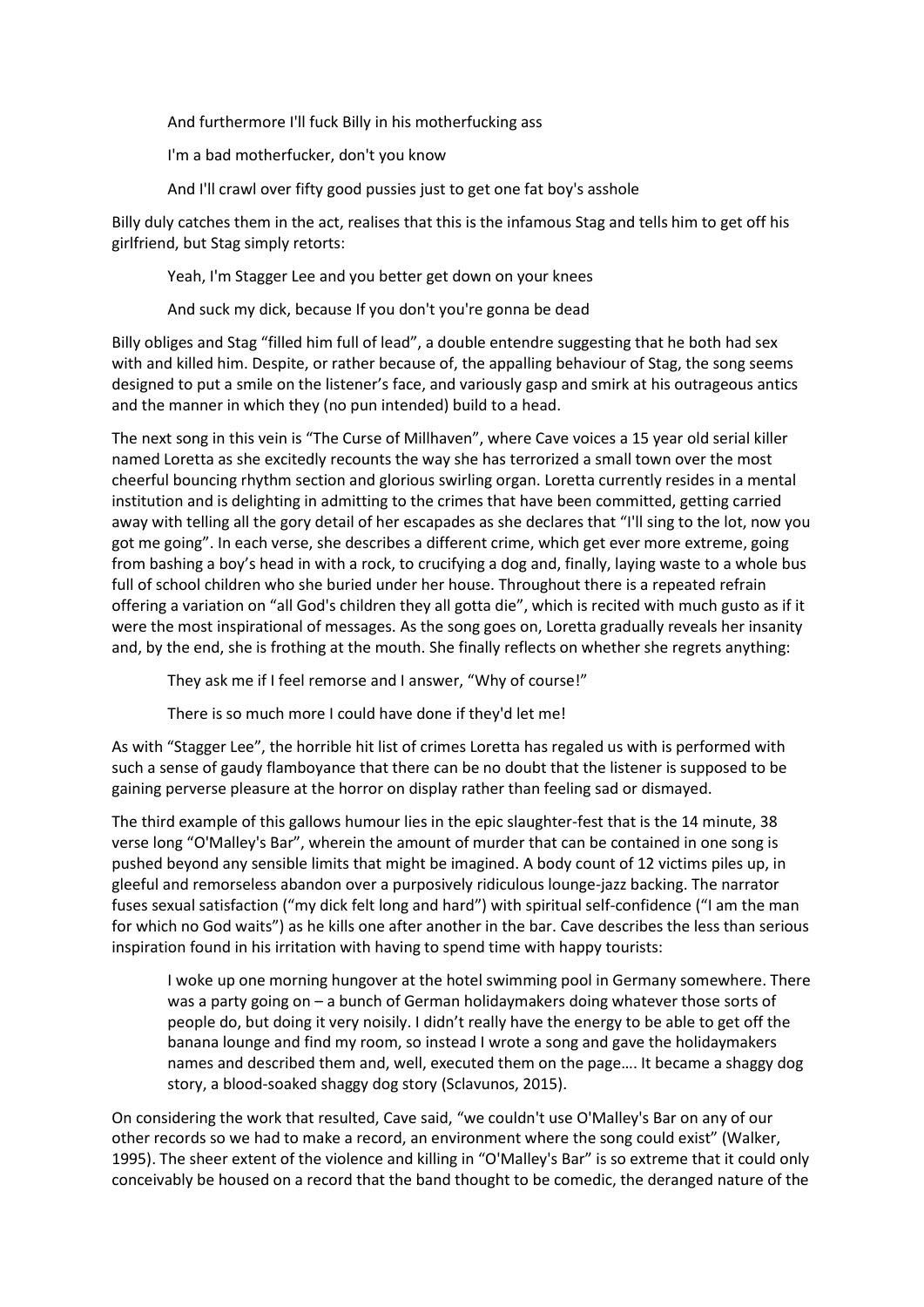song requiring that it be taken with a knowing sense of black comedy. Cave and the Bad Seeds are almost playing up to the accusations of (particularly) misogyny and violence that had been raised earlier in their career. In this sense the excess of the album and songs like "O'Malley's Bar" seems as significant as the acts that are being described. It is the excess and inventiveness of murder that sometimes pushes the album into the realms of ironic self-parody. Throughout "O'Malley's Bar" as with "Stagger Lee" and "The Curse of Millhaven", it is readily apparent that the band are having fun as befits a session whence the Bad Seeds supposedly invited their friends to sit in, making noise together and generally "having a laugh" (Sclavunos, 2015).

# **The Power of Tragedy**

Despite the dark humour that underpins so much of the album, there are moments of heartwrenching bleakness that serve as a stark contrast to the fun and frivolity of romps such as "Stagger Lee". There are songs that can only be properly described as "intense", "visceral" and "rancid"; "the stuff of Gothic nightmares" (Groom, 2013: 87). One such track actually opens the album, the deceptively named, "Song of Joy". The song is a penetratingly grim trawl through the detail of how a woman and her three children were slaughtered in their home. In no way can this song be considered to display any gallows humour. For a new listener coming to the album aware of Cave's overall desire to present murder in a knowingly macabre fashion, the brutal piano dirge that opens it will likely have a jarring effect. "Song of Joy" must rank as one of Cave's bleakest and most chilling tracks though its meaning is not immediately apparent.

We begin by meeting a wandering vagabond, keen to unburden himself and tell us about his family:

Have mercy on me, sir Allow me to impose on you I have no place to stay And my bones are cold right through I will tell you a story Of a man and his family And I swear that it is true

The story recounts the troubles they have gone through; his wife, Joy, and their three children, Hilda, Hattie and Holly. The narrator met Joy a decade before when she was happy and lived up to her name but, as their married life progressed, she became sadder and filled with sorrow. We are told that it was as if Joy had a premonition that she would soon come to a bloody end and she became withdrawn and morose. Even when the couple had their children, "there was no laughter in the house" as mother and daughters were all gripped by a deep melancholy. Then one night, the narrator went out to visit a sick friend. That night we are told saw Joy gagged and bound with electrical tape then stabbed repeatedly before being stuffed into a sleeping bag. The three daughters met the same fate.

The narrator explains that he arrived home later that night and called the police to tell them how his family had been murdered. We are told that the police never caught the man and he has since gone on to murder many more as he travels around the country. The murderer's trademark is to daub the walls with the line, "his red right hand". The narrator notes that he has been informed that this line comes from Paradise Lost by Milton. It is at this point in the song that we can deduce that some things are not as they may first seem because the narrator, who claims not to know Milton, has been including references from Milton's work in his story, quotes such as "farewell, happy fields" and "hail horrors hail", which are also lifted from Paradise Lost. It is then that we may come to reflect on how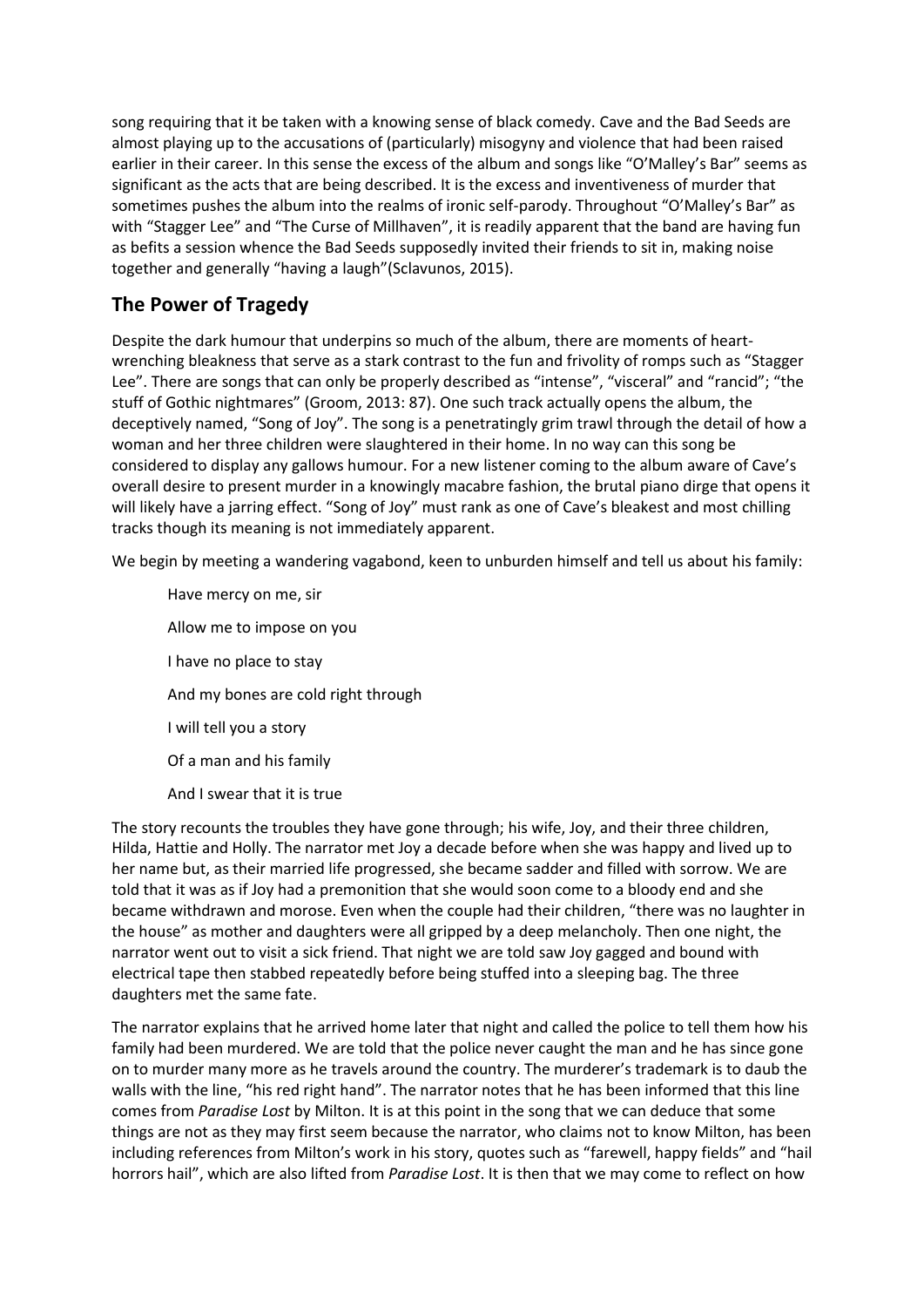the narrator's claim to have been visiting a sick friend on the night of the murder was once a euphemism used by men who would be going out and getting into trouble while they left their wives at home. Finally, when the narrator reveals that he has been wandering around and needs a place to stay we are left to deduce that he could be the killer; it was likely him that murdered his family. We might be next. This point of realisation is unsettling. Rather than feeling sympathy for the narrator's plight, we now feel sickened by the pleasure he seemed to derive from boasting about his conquests and terror that we are likely next on his list.

Another tragic song is "The Kindness of Strangers", a tale that would be sad enough on its own without including actual crying from Anita Lane that gets more intense as the story progresses. This is one of the gloomiest songs on the album, almost deliberately so as if Cave were intending to write a song as sad as could possibly be without any hint of redemption and certainly no opportunity to smile at anything that has happened to the protagonist, Mary Bellows (always introduced solemnly as "poor Mary Bellows"). At the very beginning, we are told of how Mary ultimately meets her fate:

They found Mary Bellows cuffed to the bed

With a rag in her mouth and a bullet in her head

We then go on to learn more about how Mary grew up penniless and hungry in Arkansas from whence she dreamed of one day escaping from her grinding poverty to catch a glimpse of the sea, which became the symbol of her ambition.

Mary set out across the country by train in an effort to get to the coast. Along the way, she meets an apparently kindly stranger, Richard Slade, who offers to carry her bags as she settles into a hotel on the sea front. Slade makes a pass at Mary but she refuses, "I'm a good girl, sir.... I couldn't possibly permit you in". He leaves without a word while she sits on her hotel bed. listening to the sea breeze but, suddenly feeling alone and homesick, she opens the latch on the door seemingly to let Slade know that he would now be welcome in if he were to pass by again. The next thing we know, Mary has been murdered in her hotel room right at the moment when she might finally experience some happiness. Cave has described the song as:

Simply an exercise in cruelty, sitting down and writing a character and making her so naive and virtuous, and then wiping her out. I can't define this, but there is a certain satisfaction in doing that (Maume, 2013).

The blunt reality of this song is that a poor innocent such as Mary has been killed for no apparent rhyme or reason, her death in this song is not accompanied by any moral beyond the miserable conclusion that we cannot rely on the kindness of strangers, a misanthropic message of absolute dejection that seems to think forward to future Bad Seeds tracks such as "People Ain't No Good". As listeners, we are left impotent; there is simply nothing to be done apart from the unpalatable prospect of retreating from the world.

Perhaps the awkward juxtaposition between the more bombastic and absurd fare such as "O'Malley's Bar" – the "party record" that Murder Ballads was supposed to represent – and the delicately tragic songs detailed here reflect Cave's stated objective, "to make a record that would piss people off" (Sclavunos, 2015). The tonal shift between these two types of song makes for an uncomfortable listen at times and will disorientate some listeners, confusing them about what emotions they should feel to the murder ballads at various points of the album. For a record that should be about pantomime, these are tear-jerking moments of guttural pain and sadness. The contrast provided by "Song of Joy" and "The Kindness of Strangers" highlights the power of murder as a story device, especially when considering a single victim or a handful of victims who have done nothing to upset or wrong anybody. It can be used as a catalyst for a good time as in "The Curse of Millhaven" with its crazed litany of dupes. However, a more restrained treatment of murder can be deployed to bring us to our knees if all we are presented is thoughtless violence and tragic loss.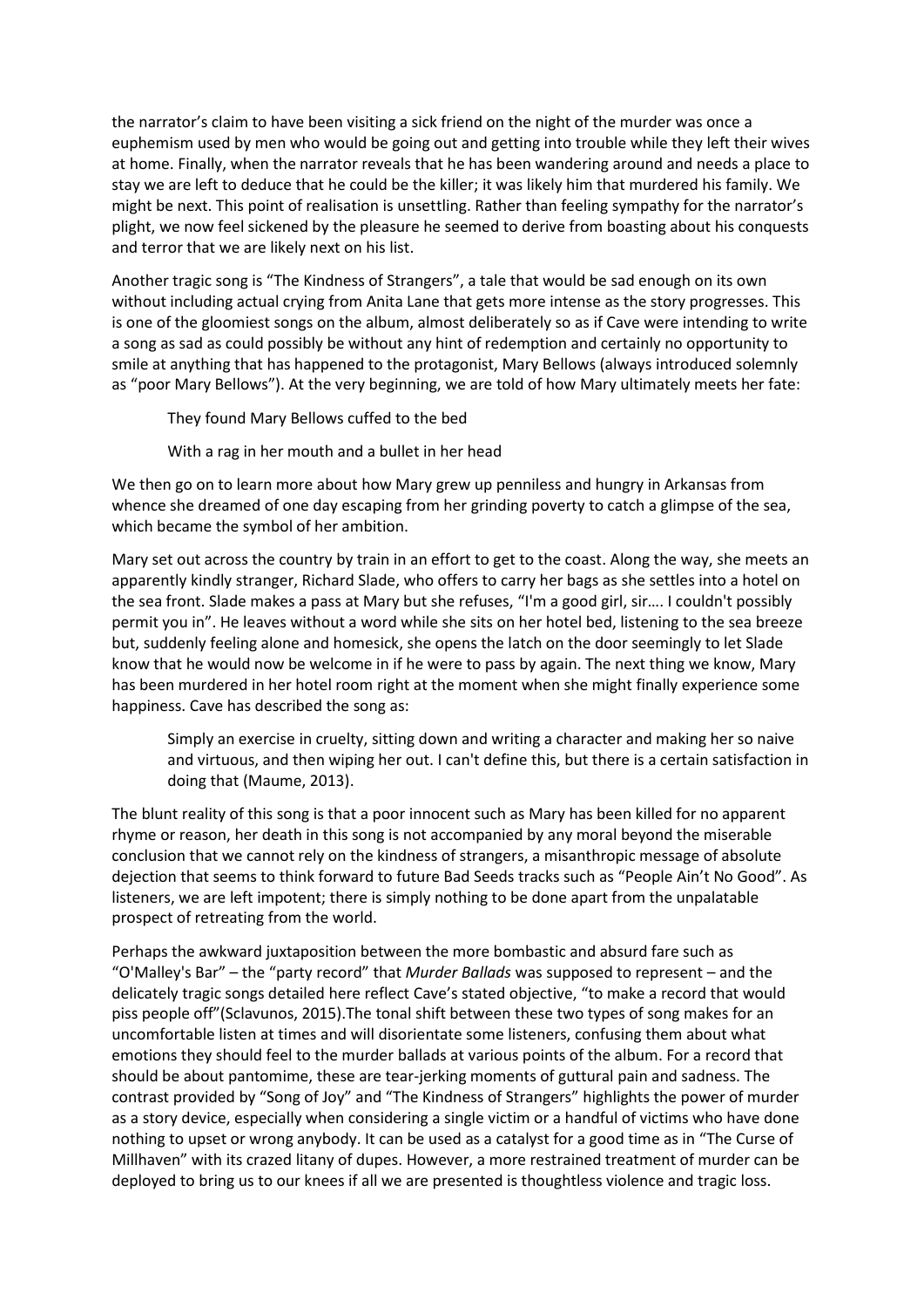# **Femicide**

One of the most common themes in murder ballads is femicide, the killing of women as a form of hate crime (Tunnell, 1995). Within the murder ballad canon, there are two main tropes that characterise paeans to femicide: provocation and the love-death. It is, of course, men who have written and performed the majority of murder ballads and, in both the provocation and love-death approach, women can be seen to have been fetishized either appearing as treacherous, base prostitutes to be disdained or virtuous, Madonnas whose beauty drives the narrator to the point of madness. Either way, women are objectified and are variously to be used and disposed of, or coveted and preserved. On *Murder Ballads*, Cave eschews the first approach of exploring femicide though provocation but offers two songs that follow after one another ("Lovely Creature" and "Where the Wild Roses Grow") that slot neatly into the love-death category.

Songs of provocation are numerous among murder ballads and many of the most famous tales explore this theme, as evidenced by blues standards from the first half of the twentieth century such as "You was Born to Die" by Blind Willie McTell or "Shotgun Blues" by Lightnin' Hopkins. The former sees the narrator sneeringly threaten a woman for seeing other men with the strong implication that it will be him who sees her destiny is fulfilled unless she professes her devotion to him. In the latter, the narrator is complaining that his partner has left him to which his only response is to call for his shotgun so he can go and confront her. One of the most notorious of these blues murder ballads must be "I'm Going to Murder my Baby" by Pat Hare, where the narrator claims that he is going to kill his girlfriend as she has been unfaithful, which actually happened eight years later and saw Hare die in prison. In all the provocation songs, we see women cast as responsible for actions of the male narrator; the man is driven to kill her and thus absolved of responsibility. What we see is an example of victim-blaming that claims the women's lack of sublimation to the man provides an excuse for her murder. The Bad Seeds had previously explored this genre, such as in their cover of John Lee Hooker's "I'm Going to Kill that Woman" but, while women are killed on *Murder Ballads*, their stories cannot be said to be fall into this group of songs.

The love-death approach typifies Cave's treatment of women in *Murder Ballads*, using the feminine virtue stereotype as he "returns to set characters such as the poor innocent girl who blindly walks into her own demise or the maiden cut short of discovering sexual pleasure when she pays for her curiosity with her life" (Fernandez, 2012). The narrator is struck by the innocence and beauty of the women, he idolises her and strikes out to murder her because he either cannot handle how perfect she is, is jealous that other men might get to bask in her glow, because he wants to preserve her in some perfect moment or due to having debased her through intercourse thus sullying what she had previously represented to the man. For Cohen (1997: 277), the "beautiful female murder victim" is an established theme that runs through traditional folk stories and feeds directly into the murder ballads. It has been remarked that "murdering a sweetheart, rather than marrying her, is the basis of so many American ballads that foreigners must wonder whether this is our national pastime" (Cohen, 2005: 116). The drama and sensation surrounding the death of a woman, especially one writ through with innocence, is a well-honed cultural trope (Bronfen, 1992). Murder ballads such as ͞Lovely Creature͟ and ͞Where the Wild Roses Grow͟ act to epitomise the long-held belief that the death of a beautiful woman "is, unquestionably, the most poetical topic in the world" (Poe, 1846: 163). Cave has a similar opinion:

I've always enjoyed writing songs about dead women. It's something that crops up that still hold some mystery, even to me (The Stud Brothers, 1986).

Cave, then, fits neatly into the femicide tradition of the murder ballads.

In "Lovely Creature", we are talked through the narrator first placing eyes on the woman, asking her to accompany him for a walk and then being filled with joy as she agrees. They walk through the night but only one of them ever returns: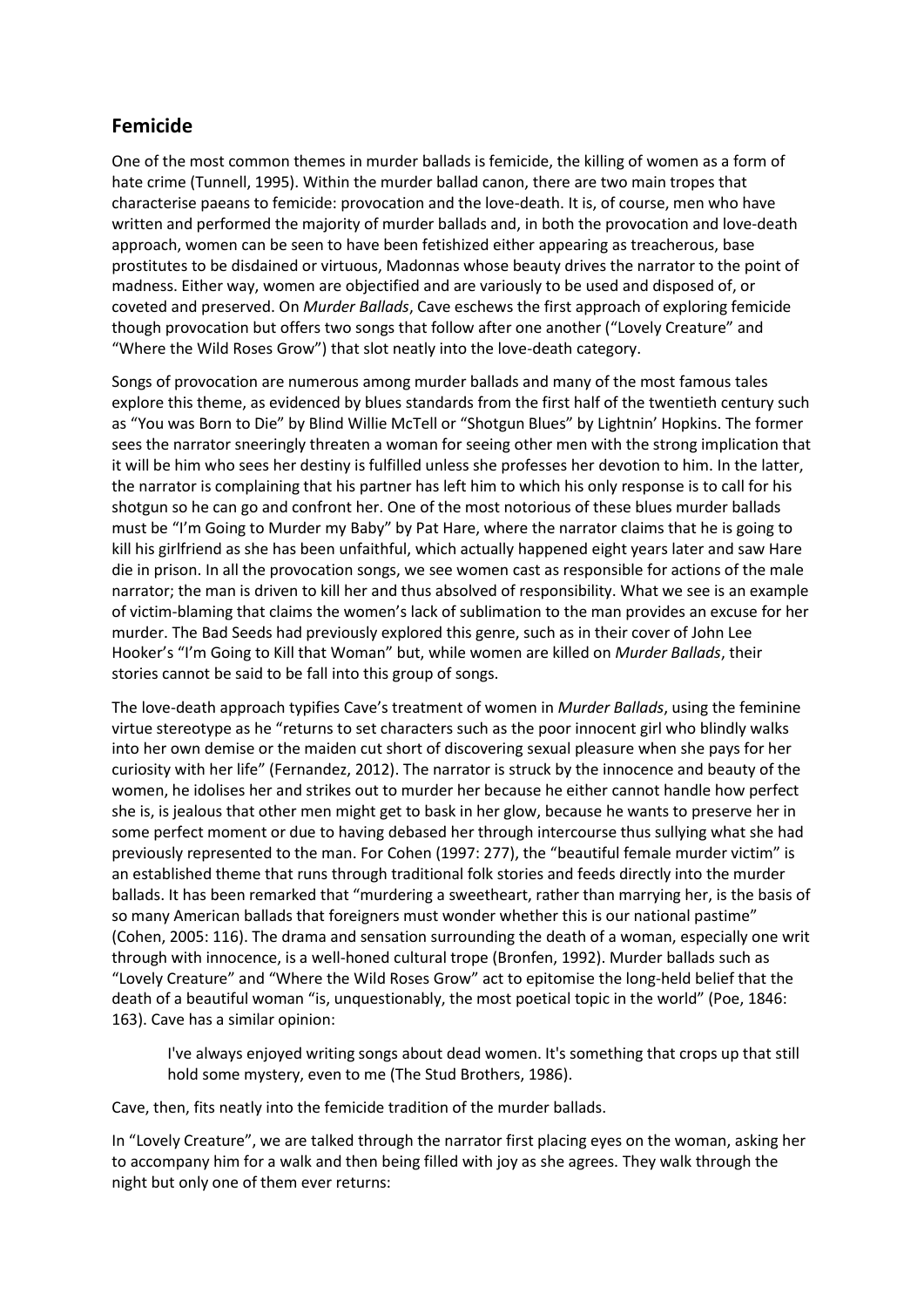When I got home, my lovely creature

She was no longer with me

While we are not told what happened, it is clear that the narrator killed her while they walked over the hills and mountains. The only clue to the motive lies in his continued characterisation of the woman as a "lovely creature" and the way that the song finishes as it starts, with an evocation of how she was to be seen:

With her hair full of ribbons

And green gloves on her hands

He left her as he found her, the vision of her perfection kept for eternity in his memory as if in aspic.

A similar fate befalls the female protagonist, Elisa Day, in the next song on the album, "Where the Wild Roses Grow". Rather than restrict us to the account of the male murderer, "Where the Wild Roses Grow" is a duet that offers insight into the thoughts of Elisa and the man who ultimately cracks her head open with a rock. The song, an update of the traditional "Banks of the Roses", sees Elisa tell the story of being charmed and seduced with what "would be my first man", while Cave's story is one of his wrestling with how to deal with her intense beauty. Cave calls Elisa "the Wild Rose" and eventually takes her to the riverside where the wild roses grows, gets her to lie down, makes love to her and, kneeling above her with the rock, whispers that "all beauty must die" as he lays her to rest amongst nature's other beauty. The female vocal is provided by Kylie Minogue, an artist Cave had long admired with the song written for her, to play on the idea of debasing her cleancut 'Pop Princess' image:

This song, even though it's a murder ballad, is dealing with a kind of obsession I had with her – on a professional level, but an obsession – which is about her beauty and her innocence (Dwyer, 1995).

Here Cave weaves the love-death theme in traditional murder ballads with the projections of purity and perfection generated in the media for a modern 'girl next-door' pop star, a theme he would later return to in his book, *The Death of Bunny Monro*.

While these two songs are not explicitly giving the women responsibility for their own demises as in the provocation songs, the love-death songs are still to be understood as misogynistic for the manner in which they rationalise the killing based on how the women's purity and magnificence made the man feel. Cave has reflected on this when responding to criticism of his portrayal of women:

I'm not a misogynist.... I get criticized for a lot of what I write about, but as far as I'm concerned I'm actually standing up and having a look at what goes on in the minds of men, and I have the authority to talk about it because I'm a man. Women don't have the authority because they don't know what goes on in a man's head, so largely what they say is kind of irrelevant. My songs and stories and books are character-driven, they talk about the way people are and the way men are and women are (Goodman, 2010).

Even by this defence, though, the women in such songs are merely devices through which to explore men's psychology, simply a means to an end. Both songs are among those on the album where Cave takes the voice of the murderer; as Groom (2013: 92) notes, "narrowing the distance between subject and singer" such a first person narrative taking us further into the murder act via the murderer. In this pair of songs, we are invited to take on the role of the woman-killer, which has the impact of drawing us into the value-system that justifies it. In this manner, "Lovely Creature" and ͞Where the Wild Roses Grow͟ reflect the sexist trend inherent in the murder ballad oeuvre and do so without critique. In this respect, *Murder Ballads* is simply playing to type and can be accused of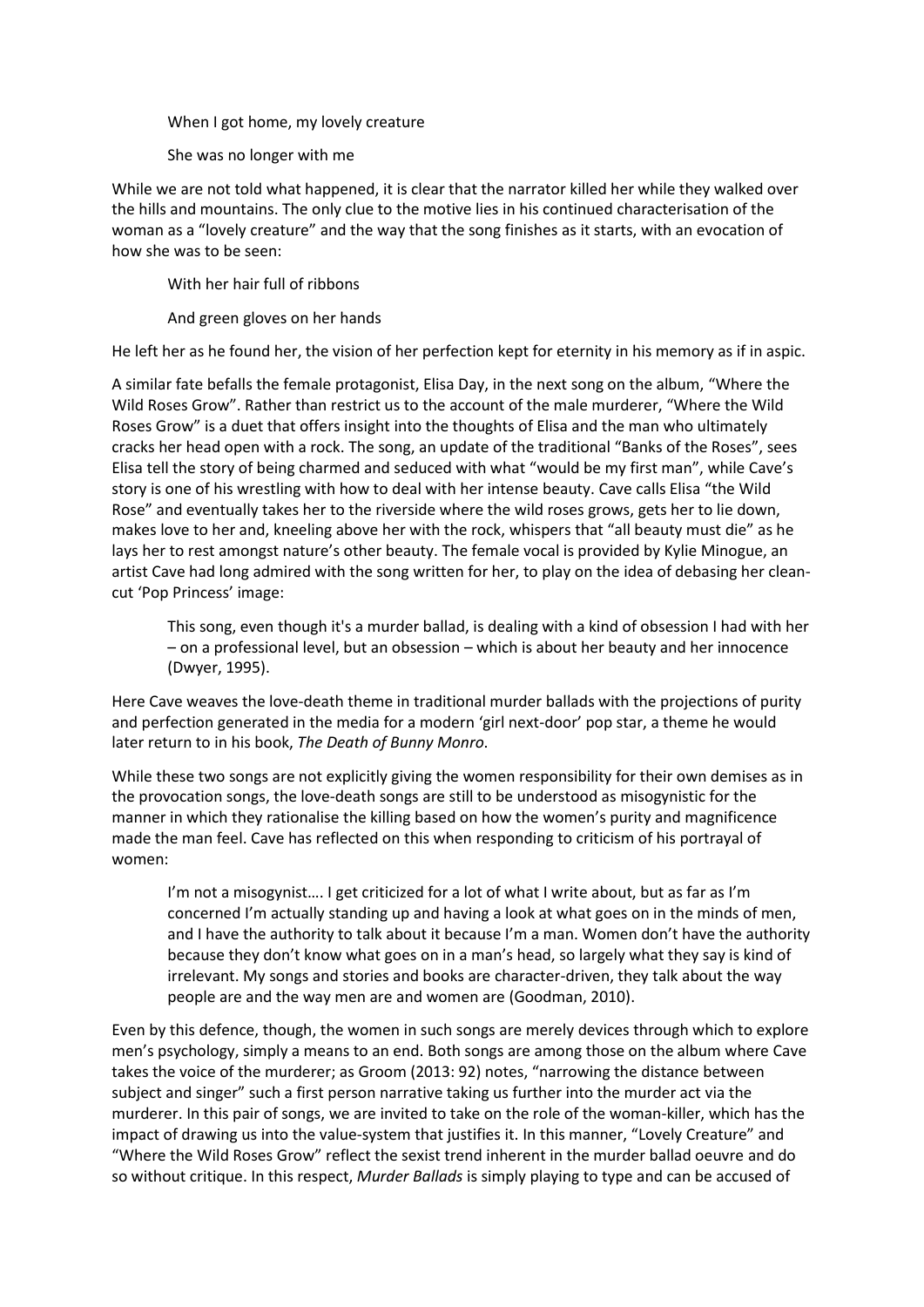reflecting the dominant values of the historical genre when a more enlightened and intelligent figure such as Cave had the potential to subvert them (Fernandez, 2012). Cave should, not, though be dismissed as failing to write strong women into the *Murder Ballads* album as reflected in songs such as "The Curse of Millhaven" and "Henry Lee".

# **Murder as Revenge**

Alongside femicide, murder as revenge could be seen as the other major theme to emerge from the murder ballad tradition (Broude, 1975). Such ballads involve an individual who considers themselves to have been wronged and who goes on to exact retribution by punishing those who were deemed to have wronged them. There is an obvious overlap with the provocation strand of femicide, which are at root songs about the rageful reactions of men spurned or betrayed. While the Bad Seeds did not offer a song in the provocation tradition of femicide, they did provide songs of revenge, including "Henry Lee", which can be seen to show similar motivations to the provocation strand only transplanted onto a female killer. Cave has a fascination with such songs as reflected by his belief that true love songs are also hate songs and involve pain revealed in his 1998 lecture to the Vienna Poetry Academy, *The Secret Life of the Love Song*:

The writer who refuses to explore the darker regions of the heart will never be able to write convincingly about the wonder, the magic and the joy of love for just as goodness cannot be trusted unless it has breathed the same air as evil – the enduring metaphor of Christ crucified between two criminals comes to mind here – so within the fabric of the love song, within its melody, its lyric, one must sense an acknowledgement of its capacity for suffering.

Seeking revenge is the way those hurt in love so often react to the pain. The reaction of the scorned female in "Henry Lee", then, shows the role such pain can play in love, and the need she felt to hit out and hurt him psychically as she had been hurt emotionally.

͞Henry Lee͟ is based on the eighteenth century Scottish folk song,͟ Young Hunting͟ with a theme of betrayal at its heart. In contrast to femicide, this is a song where the man is unfaithful and the woman is the one who exacts her revenge. The song is a duet with PJ Harvey, with whom Cave would soon enter into a relationship, which she selected after initially turning down "The Curse of Millhaven" that Cave had written for her. The pair takes it in turns to sing verses; reversing the roles in "Where the Wild Roses Grow" as the female guest this time murders Cave. The song begins with Harvey imploring Lee to spend the night with her as "you won't find a girl in this damn world that will compare with me". Lee responds that he will not stay the night because he has another woman, whom he claims to "love far better than thee". Harvey leans against a fence as if to invite Lee for a kiss but, when he leans in, she bludgeons him to death with a pen-knife that she had concealed. She drags his body to a deep well and throws it down over a hundred feet before taunting Lee's other love:

Lie there, lie there, little Henry Lee

͚Till the flesh drops from your bones

For the girl you have in that merry green land

Can wait forever for you to come home

In "Henry Lee" we see the scorned lover get her revenge. "Henry Lee" is one of the small number of notable murder ballads where it is the woman who gives the man who sleeps with other people his just desserts and, in this regard, is probably the most notable alongside "Frankie and Johnny" wherein the cheating male is shot dead by the female protagonist. There remains, though, a strong imbalance in favour of songs that have men killing women for supposed transgressions throughout the tradition.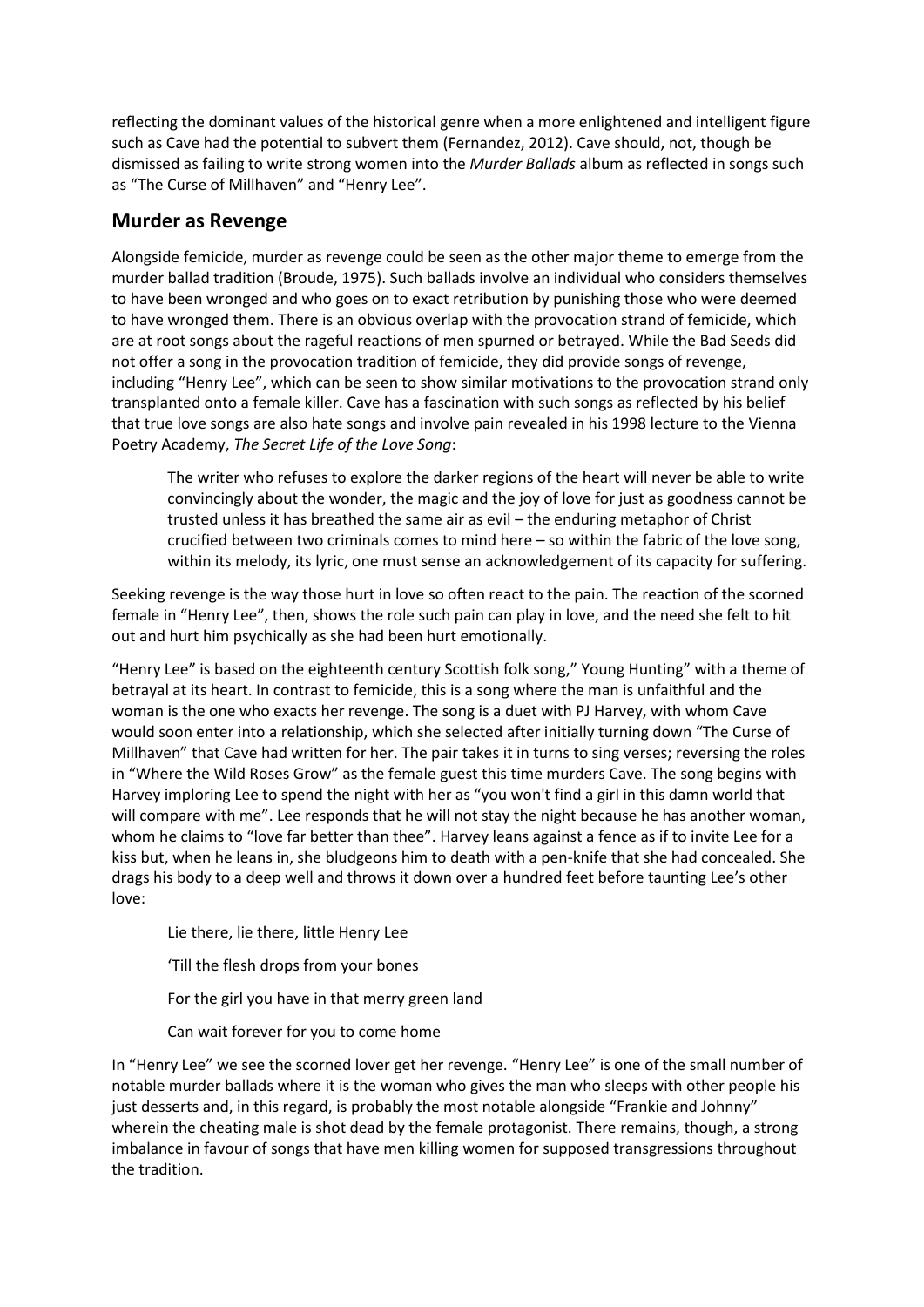͞Crow Jane͟ offers a second song of revenge but, this time, rather than getting one over an unfaithful partner, the title character is reacting to a more serious wrong. When we meet Crow Jane, we are immediately told that she has "horrors in her head that her tongue dare not name". She lives a life of pain and, though we are not told what has hurt her so much, it becomes apparent that 20 workers from the nearby mine gang-raped her as she lay in her little shack (they "poured their pistols dry"). As the song progresses, Crow Jane comes to face up to what happened to her and sets off to buy a gun before heading in to the town where the miners lived:

I asked that girl which road she was taking

Said she was walking the road of hate

But she stopped on a coal-trolley up to New Haven

Population: 48

In the last verse, Crow Jane returns home with her guns still smoking:

Laughing all the way back from the new town

Population, now, 28

Crow Jane got her revenge by killing those who had raped her.

For Groom (2013: 83), the murder ballads that influenced cave often focused on 'maverick heroes' and 'loveable rogues'; as it in the tradition of the genre, criminals are celebrated not simply for rebellion against the powerful but for their willingness to exact ruthless and bloody vengeance on those who wronged them. Cave is interested in revenge and the manner that it can be used as a moral justification for murder. The theme of revenge is one that has occupied Cave and which he has developed beyond his songs, and into his novel, *And The Ass Saw The Angel*, as in his film, *The Proposition*. The major theme of both these works is vengeance. In the novel, Euchrid Eucrow, a poor mute with abusive parents in America's Deep South, goes through a process of mental breakdown and begins to get angelic visions. He is hated by the God-fearing town that react by making his life one of pain. Eucrow goes on to exact bloody vengeance on his tormentors and the reader is placed firmly on his side. In the film, the violent rape and murder of the Hopkins family by the Burns Brothers in the Australian outback of the 1800s leads to a cascade of ever escalating violence in the name of vengeance. There is a great deal of moral ambiguity in the film but the plot focuses around the idea of exacting justice from murder as a means of retribution. Revenge is an interest of Cave and it seems the idea of natural justice inherent in the murder ballad tradition was one of the appeals of this genre to him.

## **Salvation**

The final track on the album, a cover of Bob Dylan's "Death is Not the End", moves us definitively beyond the murder act and forward to one last reflection about the consequences of killing. This is not a murder ballad at all, it is a musing on what happens next and, as such, the manner in which this track stands out from the rest suggests Cave intended to convey some kind of message with it. Perhaps he sought to question whether or not death matters. The song focuses our minds on the notion of salvation and whether this can be seen to follow death. What we have is the prospect that all the nastiness that has gone before might actually not matter, if there is something more – something better – to look forward to after death. The Bad Seeds version of this song can be read in two quite different ways: as an optimistic hymn to life beyond death or as a sinister warning that suffering can last beyond death. The listener will hear what they want to hear depending on what they want this Bad Seeds album to do; present genuine gothic despair or provide a knowing play through some thrillingly dark subject matter. Important to reaching any conclusion on the meaning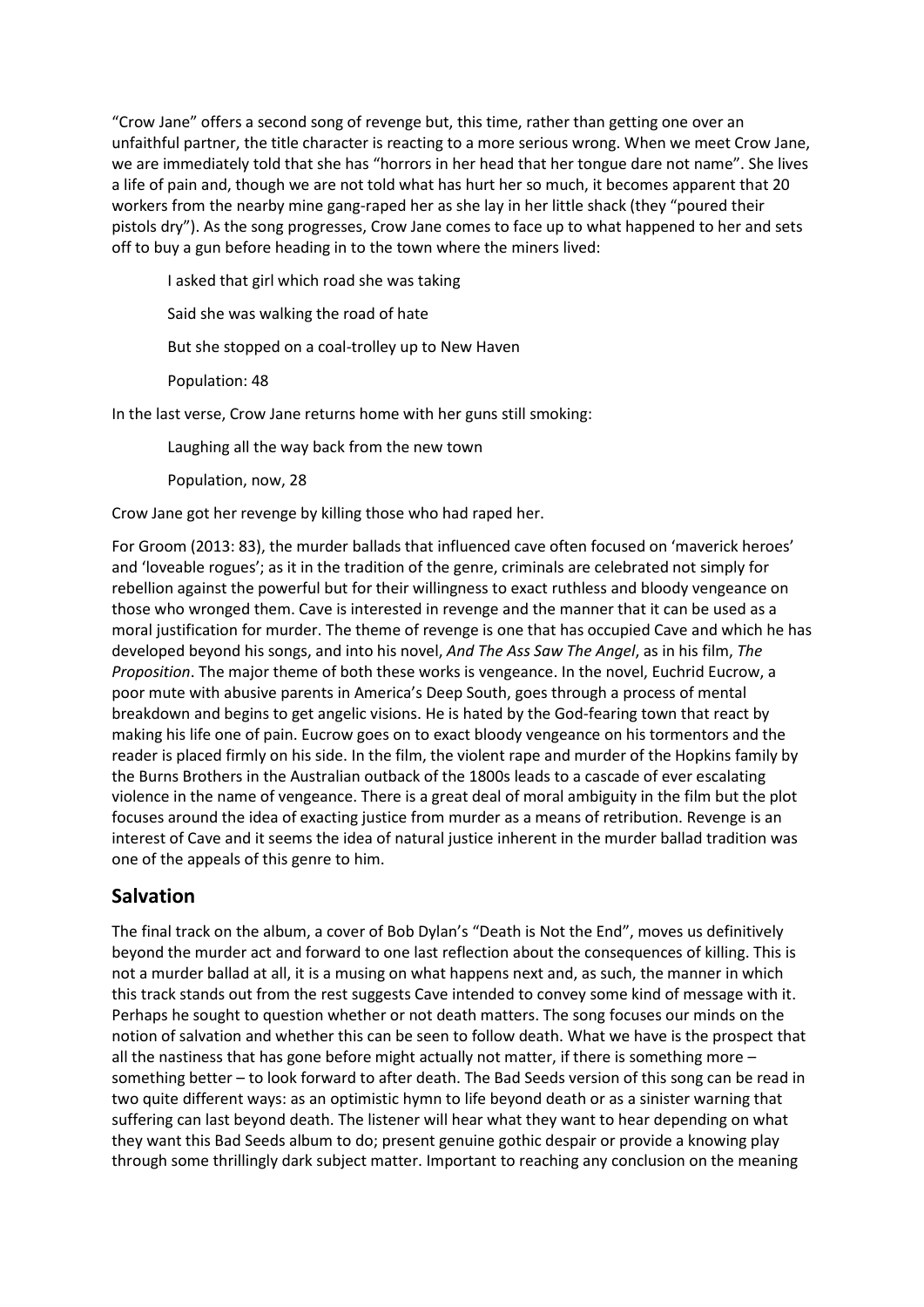of this song, and the overall *Murder Ballads* view on death, will require us to take into account Cave's complex relationship with Christianity.

"Death is Not the End" has the laid back, informal feel of a sing-along from one of Johnny Cash's 1970s television shows, where he and the Carter Family would perform with special guests and which heavily influenced Cave as a child. Alongside Cave, it features vocals from the album's other vocalists (PJ Harvey, Kylie Minogue), long-term musician friends of Cave (Anita Lane, Shane MacGowan) and other members of the Bad Seeds (Thomas Wylder, Blixa Bargeld). Each vocalist takes a couplet describing some of the difficult moments that we can face through our lives, times when we are sad, lonely and without a friend, or when our dreams are crumbling around us and we have no idea of what is coming next. In particular, these scenarios talk about times of confusion and anxiety when we need advice and support. After each couplet, combinations of the singers join to share the repeated refrain to "remember that death is not the end". The middle eight breaks from this pattern, splitting female and male singers into two small choirs to impart the message of faith at the heart of the song that, "the bright light of salvation shines in dark and empty skies".

On first listening, "Death is Not the End" seems an unambiguously Christian missive on salvation and this is certainly how it was intended when originally written by Dylan after his becoming a bornagain Christian. Dylan's message was clear; if we accept God into our lives, we will never be alone, in this life or the next. Despite his public image as a hedonistic rebel and his artistic focus on cruelty, Cave has always had Christian faith, albeit of a most idiosyncratic variety (Alderton, 2011). Cave explored his relationship to faith in a 1996 lecture delivered to the BBC Radio 3 Religious Services Department, *The Flesh Made Word*. Here Cave describes being brought up within the Anglican Church, though he felt detached from their notion of a distant and remote God, and left uninspired by what he saw to be bland and misinformed dogma. Later at Art College, he rediscovered the Old Testament and was fascinated by the idea of a brutal and merciless God, a despotic God that makes a pitiful, broken humanity suffer under His dominion. The literary quality of this cruel relationship between God and His people appealed to Cave's artistic sensibilities, especially due to the personal problems he was having at the time. Such themes of horror and despair began to infuse his writing and, indeed, can be seen to characterise his work with the Birthday Party where the world was a nasty, tough place to be.

Cave's view of God is that He was written into being by humanity through a creative process and, as such, could be rendered obsolete through being ignored again. God exists only to inspire. Cave does believe in Christ, though he sees Christ as simply an intensely spiritual man who represents the physical embodiment of God and who, through his teachings, can help others reach their maximum potential. Such views clearly place Cave at odds with the established Church, institutions that he rejects as too formalistic and knowingly operates his own faith from outside mainstream Christianity. With regards to "Death is Not the End", the most important factor to consider here is that Cave remains essentially unsure about how his views on Christ and God play into the idea of afterlife:

I have a general feeling that there's some kind of divinity in the world, something I really can't put my finger on, but something that prevents me from saying that you just die and it's all over and prevents me from saying that uncategorically there's no such thing as any higher level of spirituality or whatever (Dwyer, 1995).

He is, though, fairly sure that whatever else there may be it is not that afterlife conceived of in doctrinal Christianity, "I feel there is something like that, but at the same time, I don't believe in heaven and hell.... I certainly hope that I'm right in that respect" (Dwyer, 1995). While Cave reflects with humour on how his own life would likely place him in hell rather than heaven, the deeper point he is making is that he simply cannot be certain what comes next and that the extent of the faith he does hold will not answer such questions in his mind.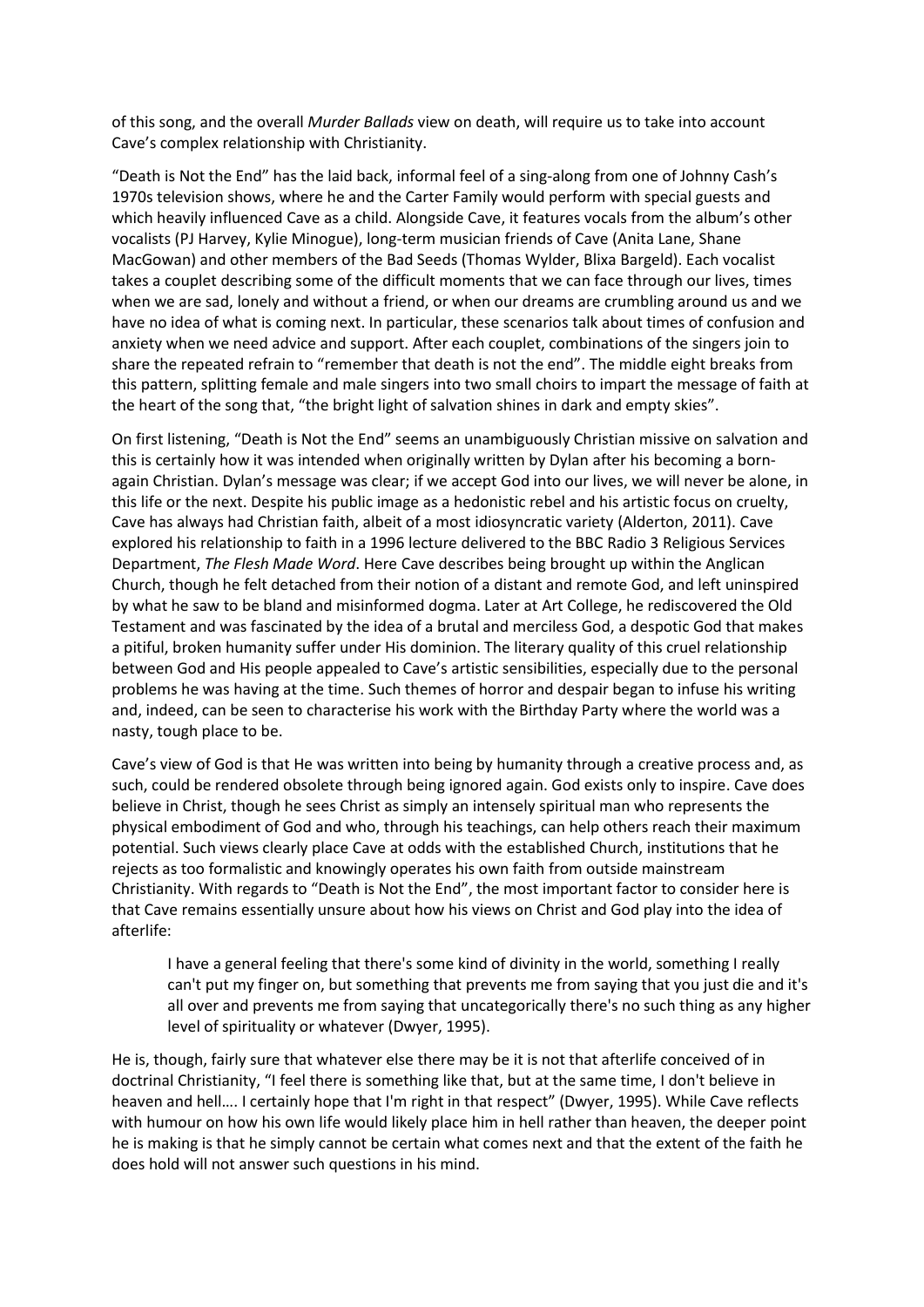͞Death is Not the End͟ could be generously taken as providing a welcome happy ending to a hardgoing, merciless album full of horror and hopelessness. Cave may not have certainty that there is an afterlife but the potential that there may be offers some solace to lift the gloom pervading the endless songs of murder. With Cave wanting this album to be taken in a spirit of gallows humour, perhaps a final chink of light has been provided to ensure that we are not left morose and in a state of depression that was not at all intended in the making of the album. Whatever spiritual beliefs Cave holds may have compelled him to leave on a hopeful note. Conversely, it may be that Cave found Dylan's message of faith providing an escape from pain and suffering unpalatable in that the flip-side of the explicitly positive message for believers is that non-believers will be cursed to eternal damnation, and a continuation of the pain and suffering experienced on Earth. As such, he is throwing the song in there as one final cruel joke, along that lines that, if we thought the nastiness and cruelty played out in the forgoing songs would all be relieved in the afterlife, we were wrong: most of us will be receiving a whole lot more of it in hell for either not believing or leading sinful lives. The song, then, represents one final sucker punch as the band run away laughing. It may even be that "Death is Not the End" uses this idea of salvation to return us to the self-parody of the band's gallows humour. The the all-star cast – perhaps akin to a charity record such as Band Aid – and the somewhat ramshackle nature of the recording could render this song the ultimate moment of black humour after the body count preceding it.

Is there salvation for us after death and can we rest assured that all the characters that came to such bloody downfalls over the course of this album were saved? It is ultimately up to us to decide what we take away from this song and, thereon, the significance we place on the 63 lives that were lost during the course of the album's stories. Whether we take the cheerful or the cynical approach, the song provides an effective conclusion to the album and, in so doing, offers an end point to this phase of Cave's career as he himself reflected:

It's very much a kind of full stop, this record, a sort of cleaning of the house. Unless I regress terribly over the next couple of years it's definitely that last thing of this nature that I'll do. I feel very much that I want to move on from a lot of these themes (Dwyer, 1995).

What followed on the next album, *The Boatman's Call*, was a move away from character-driven songs full of carnivalesque horror that allowed Cave to explore the wildest fancies of his imagination, rather offering a more thoughtful and introspective consideration of meditations on personal issues. The ambiguity with which "Death is Not the End" brings down the murder ballad phase of the Bad Seeds' oeuvre left a fitting sense of mystery as to just how much they bought into the darker elements of their music and just how listeners should react to it.

#### **Conclusion**

This paper has considered *Murder Ballads* in terms of themes rather than songs, looking at the manner in which groups of songs can be identified to deal with murder and death in different ways. In so doing, it important lessons from thanatourism research to look at the use of killing in popular music. *Murder Ballads* does not stand alone and its subject matter is a well-established and deeply entrenched one within popular music (Thomson, 2008). Popular culture and, especially songs, offer a ready means through which to tackle the issue of death but yet one that has to date been grossly underappreciated for its socio-psychological role (Thursh and Faulus, 1979). *Murder Ballads* is but one example of murder and death in popular music and, while the album is interesting in and of itself, there is a gap in the literature for study that seeks a more sophisticated comprehension of why these themes endure. What we can take from the album is that there is no simple, single treatment of murder in song but, rather, a variety of approaches can be adopted. It will be interesting next to expand this insight out onto the wider body of murder ballads and songs about death.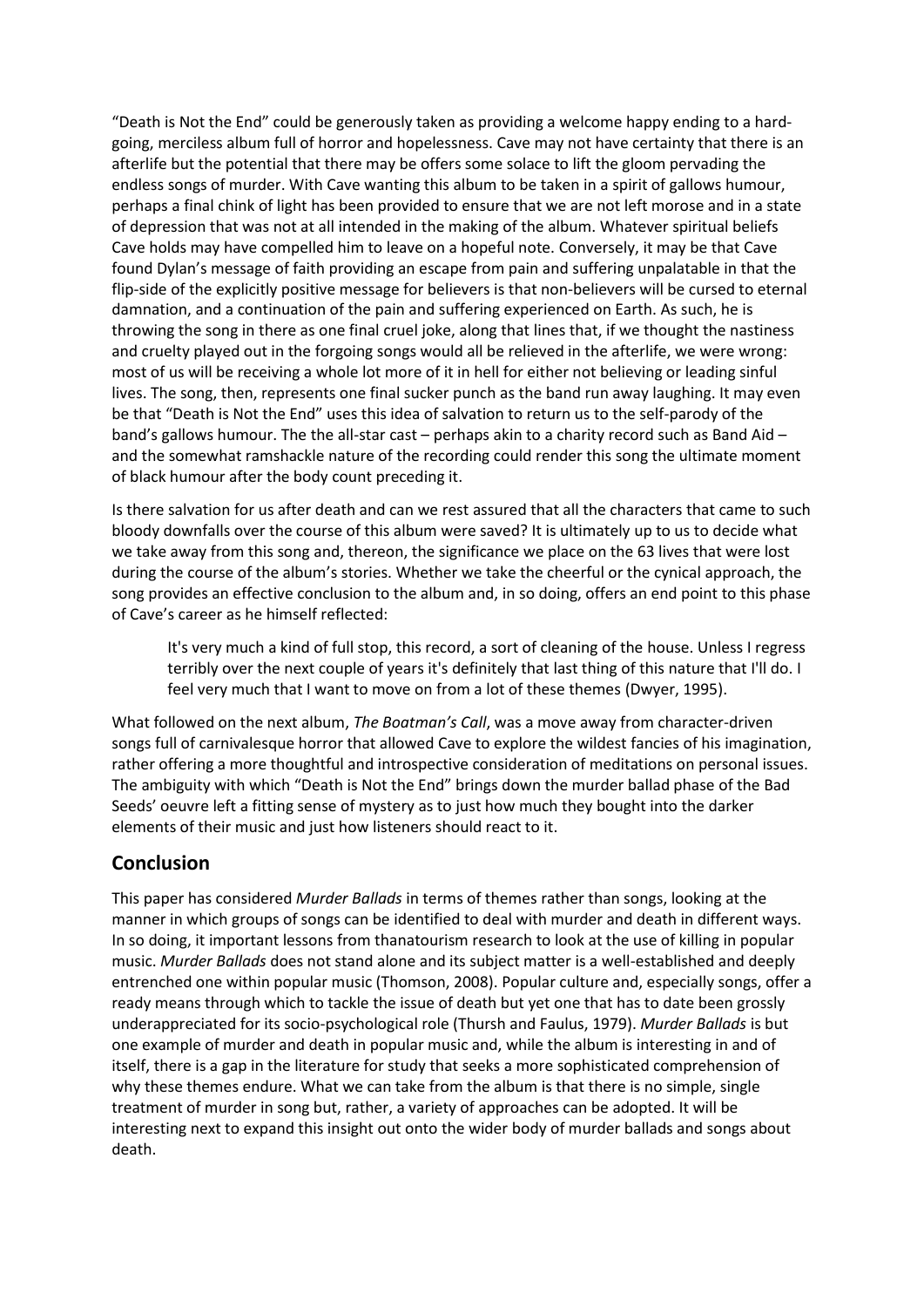The five themes identified on Murder Ballads are simply the tip of the iceberg but the anniversary of this album offers a useful reminder of the wider value that greater engagement with the topics of murder and death in popular music would provide, in popular music studies and beyond. This analysis must know be taken further to other artists and genres in order to help produce help improve insight into the human condition, and use the analysis of these cultural objects for scholarship in fields such as law, criminology and psychology.

#### **References**

Alderton, Zoe (2009). "Nick Cave: A Journey from an Anglican God to the Creative Christ." Literature and Aesthetics 19.2: 169-186.

Ashworth, Gregory (2002). "Holocaust tourism: The experience of Krakow-Kazimierz. International Research." Geographical and Environmental Education 11.4: 363-367.

Baker, John (2013a). "Introduction: Nick Cave, Twenty-first Century Man." The Art of Nick Cave: New Critical Essays. Ed. Baker, John. Bristol: Intellect.

Baker, John (2013b). "There is a Kingdom': Nick Cave, Christian Artist?" The Art of Nick Cave: New Critical Essays. Ed. Baker, John. Bristol: Intellect.

Berman, Stuart (2011). "Pitchfork Reviews." Pitchfork May 25.

Bersani, Leo (1990). The Culture of Redemption. Massachusetts: Harvard University Press.

Boer, Ronald (2012). Nick Cave: A Study of Love, Death and Apocalypse. Sheffield: Equinox Publishing.

Bronfen, Elisabeth (1992). Over Her Dead Body: Death, femininity and the aesthetic. Manchester: Manchester University Press.

Broude, Ronald (1975). "Revenge and Revenge Tragedy in Renaissance England." Renaissance Quarterly 28.1: 38-58.

Burney, Elizabeth (2012). "Crime and Criminology in the Eye of the Novelist: Trends in Nineteenth Century Literature." The Howard Journal of Criminal Justice 51.2: 160-172.

Christiansen, Rupert (2015). "From Tom Jones to Nick Cave: music's macabre obsession with murder." The Telegraph November 17.

Cohen, Daniel (1997). "The Beautiful Female Murder Victim: Literary Genres and Courtship Practices in the Origins of a Cultural Motif, 1590-1850." Journal of Social History 31.2: 277-306.

Cohen, Norm (2005). Folk Music: A Regional Exploration. Westport: Greenwood Press.

Dann, Graham (1998). The dark side of tourism. Etuds et Rapports, Série L. Aix-en-Provence, Centre International de Recherches et d'Etudes Touristiques.

De Spelder, Lynne and Strickland, Albert (2002). The Last Dance: Encountering Death and Dying. New York: McGraw-Hill.

Dunkley, Ria, Morgan, Nigel and Westwood, Sheena. A shot in the dark? Developing a new conceptual framework for thanatourism (2007). Asian Journal of Tourism and Hospitality 1.1: 54-63.

Durham, Meenakshi (2013). "'Vicious Assault Shakes Texas Town' - The politics of gender violence in The New York Times' coverage of a schoolgirl's gang rape.' Journalism Studies 14.1: 1-12.

Dwyer, Michael (1995). "Murder he Said." Rolling Stone Australia November.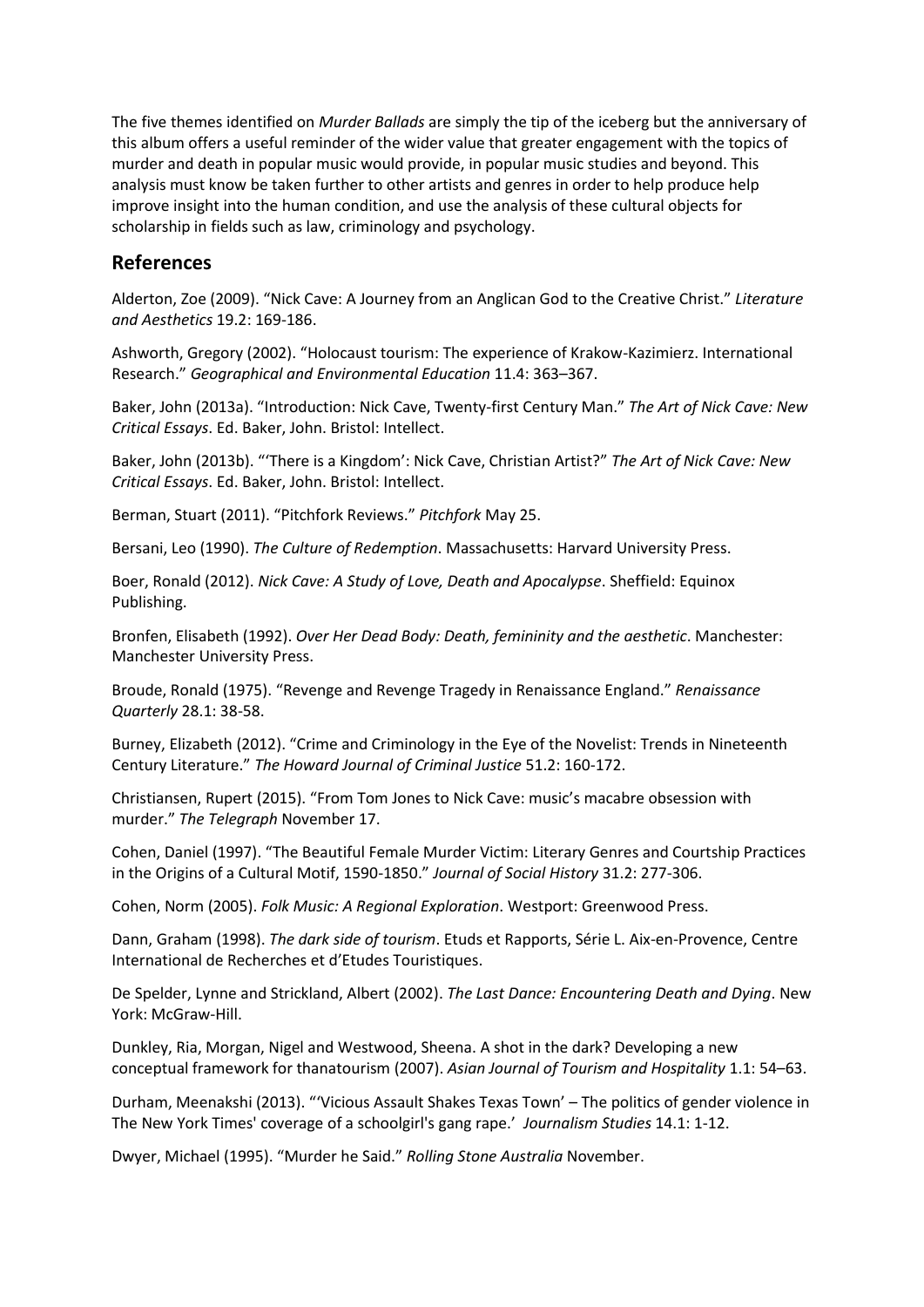Feldman, Fred (1991). "Some Puzzles About the Evil of Death." The Philosophical Review 100.2: 205-227.

Fernandez, Ingrid (2012). "Brides' Tales: Visions of Feminine Virtue and Degradation in Nick Cave's Murder Ballads." Radical Musicology 6.

Ferrell, Jeff and Sanders, Clinton (1995). "Culture, Crime and Criminology." Ferrell, Jeff and Sanders, Clinton. Eds. Cultural Criminology. Boston: Northeaston University Press.

Florian, Victor and Kravetz, Shlomo (1983). "Fear of Personal Death: Attribution, Structure, and Relation to Religious Belief." Journal of Personality and Social Psychology 44.3: 600-607.

Fox, James and Levin, Jack (2015). Extreme Killing: Understanding Serial and Mass Murder. Los Angeles: Sage.

Freud, Sigmund (2013). Jokes and their Relation to the Unconscious. Worcestershire: Red Books, 2013.

Fulton. Robert and Owen, Greg (1987). "Death and Society in Twentieth Century America." Omega 18.4: 379-395.

Geertz, Clifford (1966). "Religion as a Cultural System." Banton, Michael. Ed. Anthropological Approaches to the Study of Religion. London: Routledge.

Goodman, Lizzy (2010). "Nick Cave on Grinderman and Why He's a Feminist." Vulture December 7.

Greenberg, Harvey (2004). "Heimlich Maneuvres: On a Certain Tendency of Horror and Speculative Cinema." Schneider, Steven, Ed. Horror Film and Psychoanalysis: Freud's Worst Nightmare. Cambridge: Cambridge University Press.

Groom, Nick (2013). "'Executioner-Style': Nick Cave and the Murder Ballad Tradition." The Art of Nick Cave: New Critical Essays. Ed. Baker, John. Bristol: Intellect.

Hamerlinck, John (1999). "Killing Women: A Pop Music Tradition". The Humanist 55.4: 23-24.

Helmers, Marguerite (2001). "Media, Discourse, and the Public Sphere: Electronic Memorials to Diana, Princess of Wales." College English 63.4: 437-456.

Hertz, Robert (1960). Death and the Right Hand. Glencoe: The Free Press.

Horder, Jeremy (2005). "Reshaping the Subjective Element in the Provocation Defence." Oxford Journal of Legal Studies 25.1: 123-140.

Horder, Jeremy and Fitz-Gibbon, Kate (2015). "When Sexual Infidelity Triggers Murder: Examining the Impact of Homicide Law Reform on Judicial Attitudes in Sentencing." The Cambridge Law Journal  $74.2:307-328$ 

Steve Jones and Joli Jensen (2005). Afterlife as Afterimage: Understanding Posthumous Fame. Bern: Peter Lang Publishing.

Karrel, Miriam (2015). "'We are not ghosts in waiting': How atheists cope with death." Dalhousie University Unpublished Thesis.

Keathley, Elizabeth (2002). "A Context for Eminem's 'Murder Ballads'." Echo: A Music-centered Journal 4.2.

Klein, Melanie (1988). Love, Guilt, and Reparation and Other Works, 1921-1945. London: Vintage.

Lenz, Timothy (2003). Changing Images of Law in Film and Television Crime Stories. New York: Peter Lang.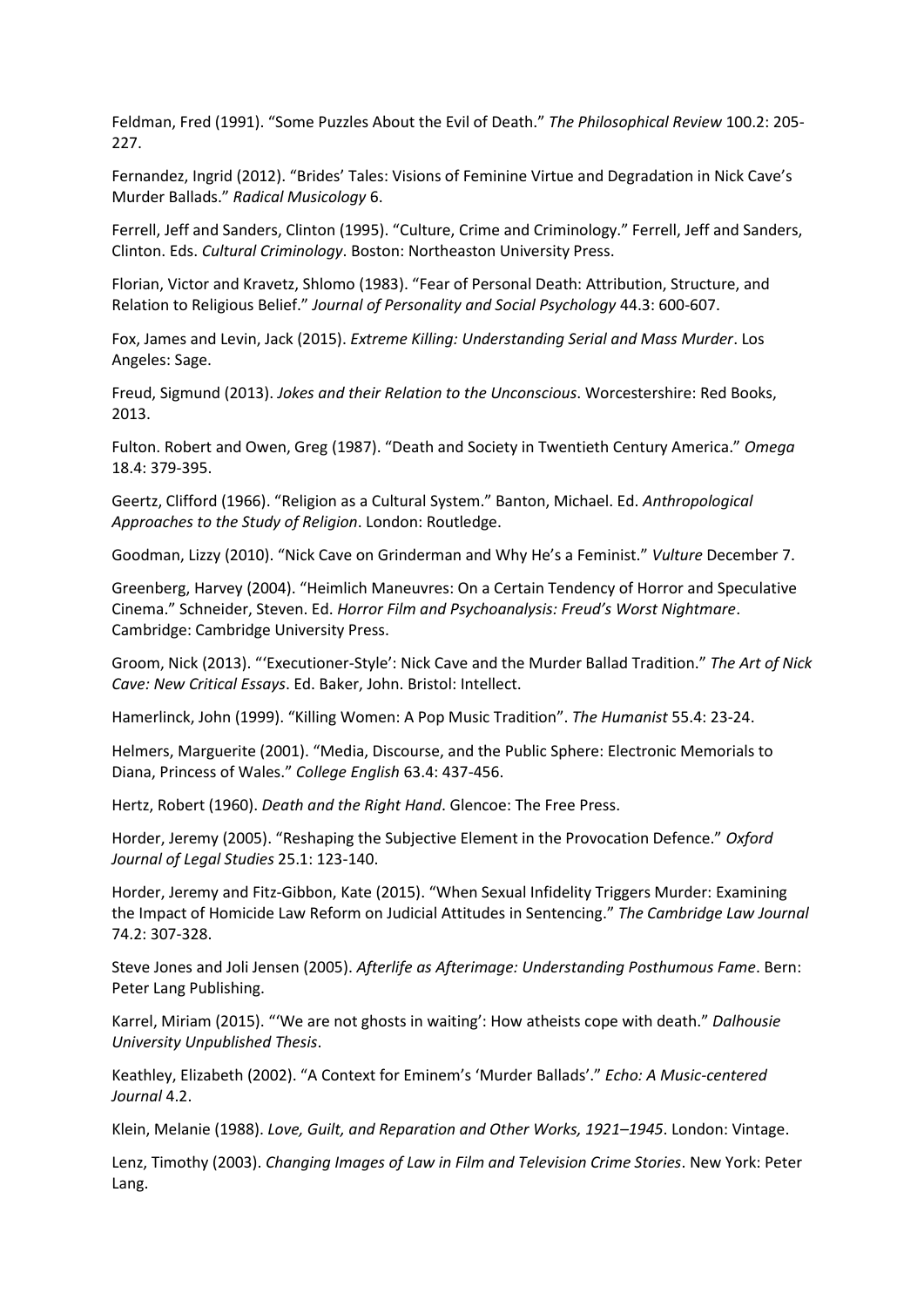Lerner, Scott (2007). "Mourning and Subjectivity: From Bersani to Proust, Klein, and Freud." Diacritics 37.1: 41-53.

Maume, Chris (2013). "Nick Cave: Devil's advocate." The Independent July 21.

McGraw, Peter and Warren, Caleb (2010). "Benign violations: making immoral behavior funny." *Psychological Science* 21.8: 1141-9.

Otter Bickerdike, Jennifer (2014). *Fandom, Image and Authenticity: Joy Devotion and the Second Lives of Kurt Cobain and Ian Curtis*. Basingstoke: Palgrave Macmillan.

Pargament, Kenneth (1997). *The Psychology of Religion and Coping: Theory, Research, Practice*. New York: The Guilford Press.

Park, Crystal and Cohen, Lawrence (1993). "Religious and nonreligious coping with the death of a friend." Cognitive Therapy and Research 17.6: 561-577.

Partridge, Christopher (2015). *Mortality and Music: Popular Music and the Awareness of Death*. London: Bloomsbury Academic.

Poe, Edgar Allen (1846). "The Philosophy of Composition." Graham's Magazine April.

Rey, Georges (2005). "Meta-atheism: Religious Avowal as Self-Deception." Martin, Raymond and Kolak, Daniel. Eds. *The Experience of Philosophy*. Oxford: Oxford University Press.

Reynolds, Simon and Press, Joy (1996). *Sex Revolts: Gender, Rebellion and Rock'n'Roll*. Massachusetts: Harvard University Press.

Ricciardi, Alessia (2003). *The Ends of Mourning: Psychoanalysis, Literature, Film*. California: Stanford University Press.

Rose, Dan (2013) "In Praise of Flat-out Meanness: Nick Cave's 'Stagger Lee'." The Art of Nick Cave: *New Critical Essays*. Ed. Baker, John. Bristol: Intellect.

Schechter, Harold (2005). *Savage Pastimes: A Cultural History of Violent Entertainment*. New York: MacMillan.

Sclavunos, James. ͞Murder Ballads: Essay by Jim Sclavunos.͟ *Nick Cave*. http://nickcave.com/music/nickcaveandthebadseeds/murder-ballads/information/ (accessed 18/11/2015).

Stone, Philip (2006). "A dark tourism spectrum: Towards a typology of death and macabre related tourist sites, attractions and exhibitions.<sup>"</sup> *Tourism: An Interdisciplinary International Journal* 54.2: 145–160.

Summers, Gertrude and Feldman, Nina (1984). "Blaming the Victim Versus Blaming the Perpetrator: An Attributional Analysis of Spouse Abuse.<sup>*"</sup> Journal of Social and Clinical Psychology* 2.4: 339-347.</sup>

The Stud Brothers (1986). "Solitary Confinement: Interview with Nick Cave." Melody Maker August 23.

Thomson, Graeme (2008). *I Shot a Man in Reno: A History of Death by Murder, Suicide, Fire, Flood, Drugs, Disease and General Misadventure, as Related in Popular Song*. New York: Continuum.

Thrush, John and Faulus, George (1979). "The concept of death in popular music: A social psychological perspective." Popular Music in Society 6.3: 219-228.

Tunnell, Kenneth. "Blood Marks the Spot Where Poor Ellen Was Found: Violent Crime in Bluegrass Music.<sup>"</sup> Popular Music and Society 15.3 (1991): 95-115.